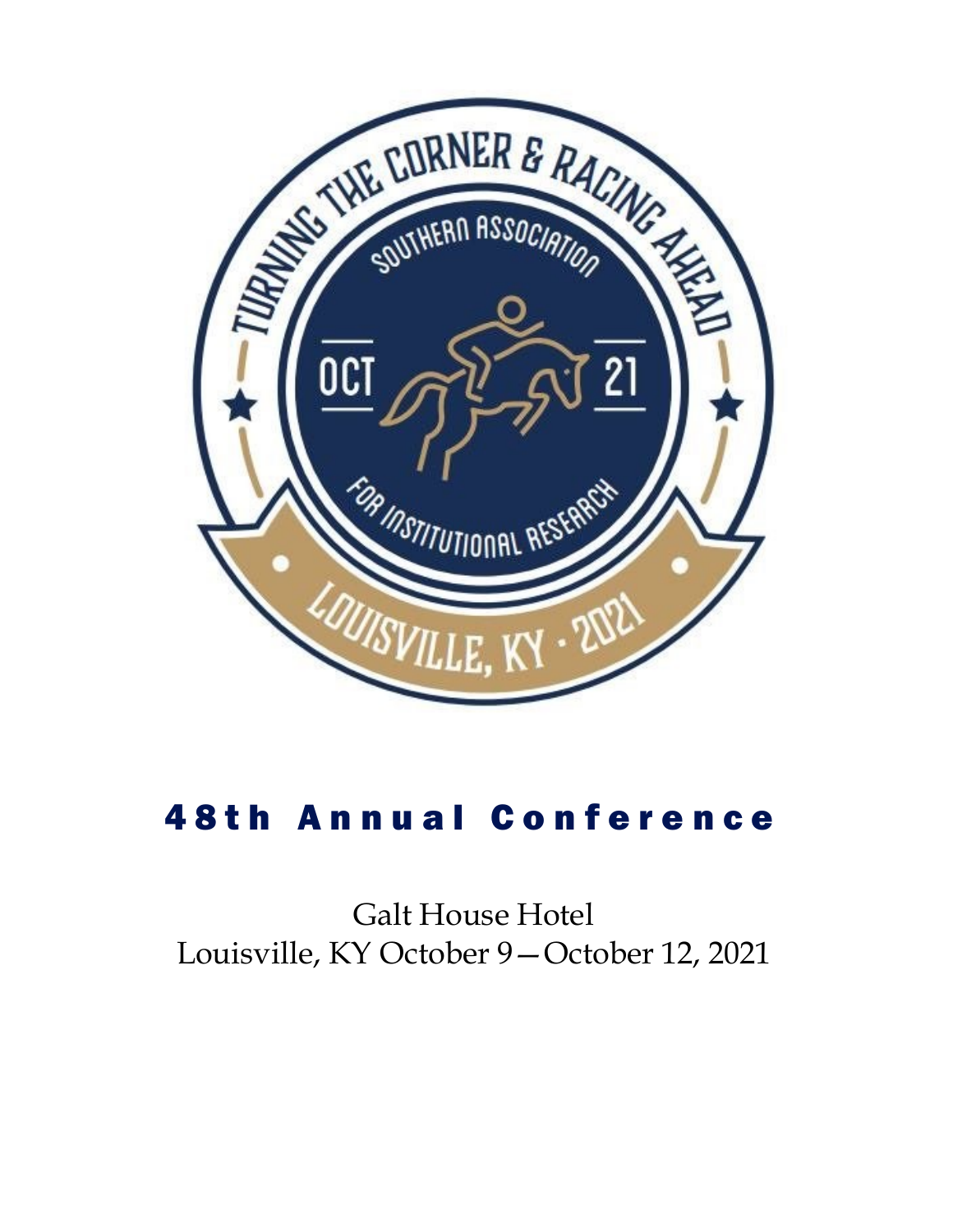### **The Galt House, Louisville KY, East Tower**

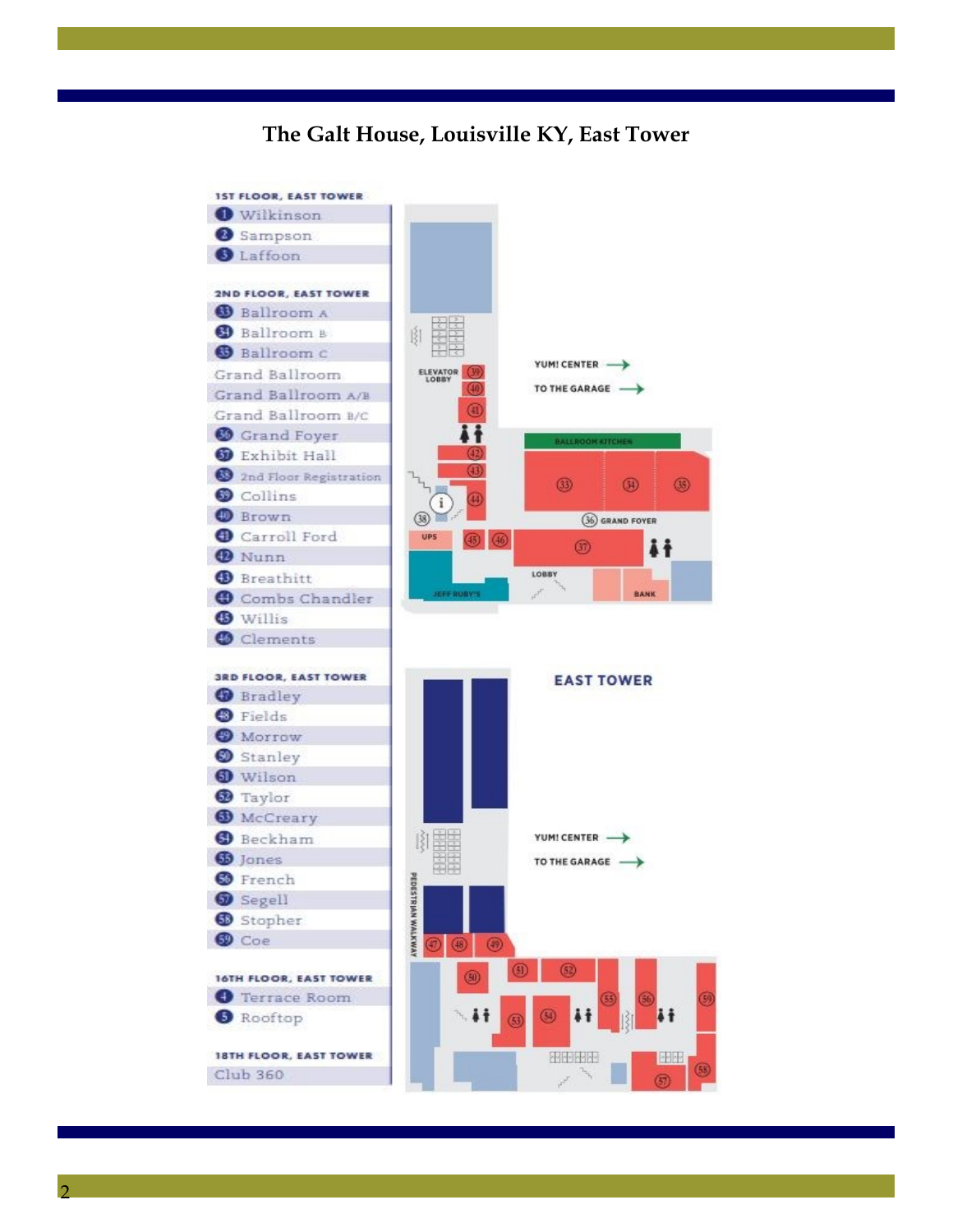### **Welcome to SAIR 48:**  *Turning the Corner & Racing Ahead*

Deciding on the theme for SAIR 48 was both easy and difficult. Louisville, home of the famed Kentucky Derby, the national mecca of horse racing, lent itself nicely to a theme centered around racing, speed, and agility. What made theme selection difficult was the professional and personal difficulties we have all faced in the past year as the COVID-19 pandemic changed everything.

I am sure very few of us have felt speedy, agile, or "top of our game" as our colleges and universities struggled to adapt to remote work and learning, and a dizzying array of policy shifts and changes. When the theme was decided back in the spring of 2021, I was not feeling extremely optimistic about our chances of having an in-person conference, much less a conference centered around such a positive and brash theme.

But, like any good race, the past year has pushed us all to our limits; forced us to saddle up, take hold of the bridle, and maneuver the many twists and turns. It has tested our stamina, and hopefully, we're all stronger for it. The "turning the corner" part of the theme pays homage to the lessons we have learned that are helping us, each day, to turn the corner and discover new ways to research, learn, educate, and work. The "racing ahead" portion of the theme displays hope that our new found knowledge will indeed help us all race ahead into a brighter future.

We may not have won the race yet, but we're still in the running! Let's turn the corner, and race ahead!

#### Sincerely,

Emily Campbell 2021 SAIR VP and Conference Program Chair

### **SAIR 48 Schedule**

#### **Friday, October 8**

1:00pm— 3:00pm SAIR Board Pre-Conference Meeting (Brown)

#### **Saturday, October 9**

7:30am - 6:00pm Registration (East Tower, 2nd Floor) 8:30am - 11:30am Pre-Conference Workshops 1:00pm - 4:00pm Pre-Conference Workshops 6:00pm - 7:00pm President's Reception (Grand Ballroom B)

#### **Sunday, October 10**

7:30am - 6:00pm Registration (East Tower, 2nd Floor) 9:30am - 1:30pm Southern University Group (SUG) (French) 8:30am - 11:30am Pre-Conference Workshops 8:30am - 4:00pm Newcomer's Workshop 12:00pm - 2:45pm Sponsor/Exhibitor Setup (Grand Ballroom B) 1:00pm - 4:00pm Pre-Conference Workshops 3:00pm - 8:30pm Exhibit Hall Open (Grand Ballroom B) 4:00pm– 4:30pm– Facilitator Packet Pick Up (Breathitt) 4:30pm - 5:30pm Newcomer's Reception (Grand Ballroom B)

5:45pm - 7:30pm Opening Session (Grand Ballroom A) 7:30pm - 8:30pm Opening Reception (Grand Ballroom B)

#### **Monday, October 11**

#### **Tuesday, October 12**

7:30am - 8:00am Breakfast (Grand Ballroom A) 8:00am - 9:15am Closing Plenary & Awards (Grand Ballroom A) 9:30am - 10:15am Concurrent Sessions 10:30am - 11:15am Concurrent Sessions 11:30am - 12:00pm State Special Interest Groups 1:00pm - 3:00pm SAIR Board Post-Conference Meeting (Brown) 1:00pm– 4:00pm Post-conference workshops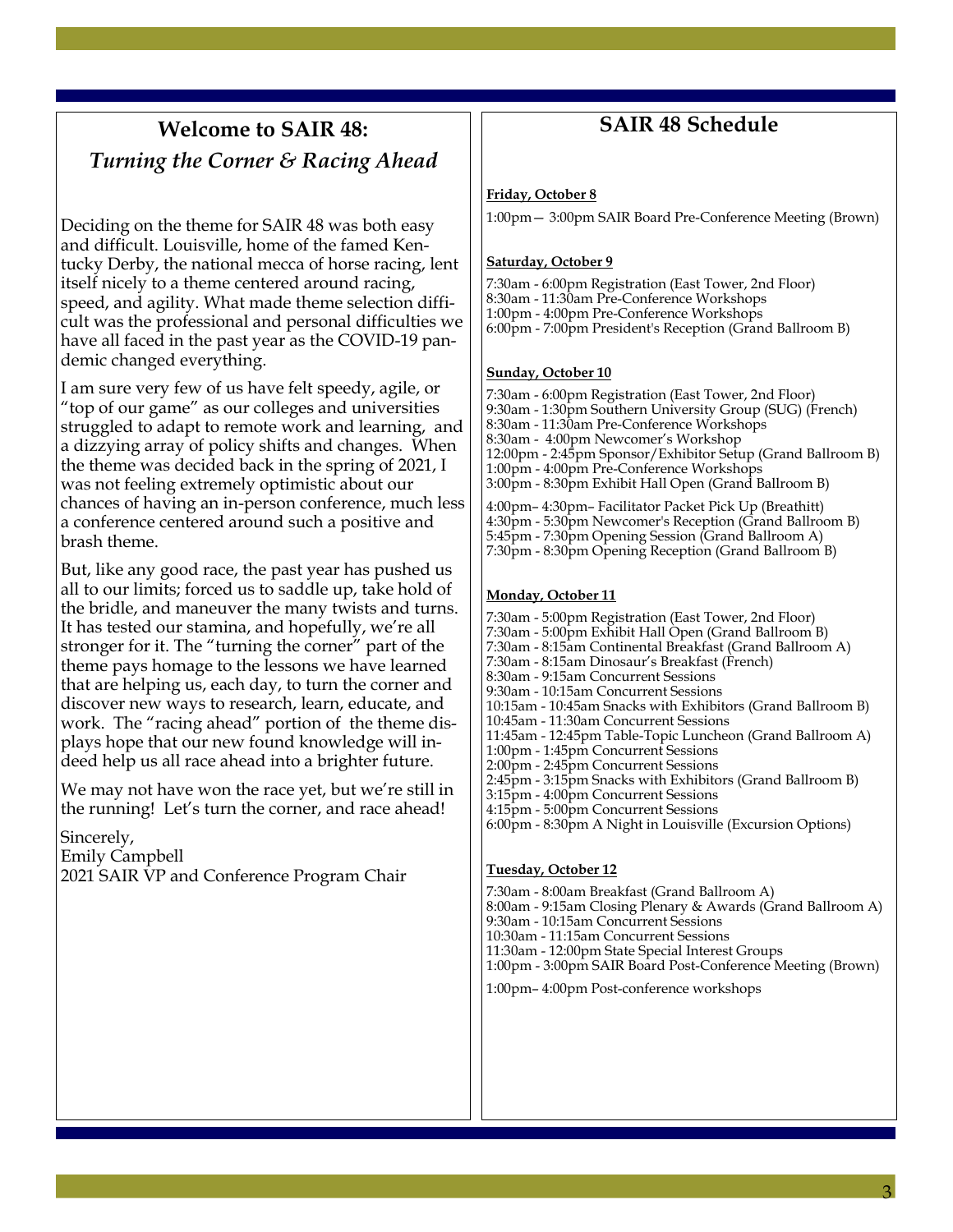### **SAIR Board of Directors**

**Past President** Richard R. Burnette III (Rick) *Florida State University*

**President** Suzanne Simpson *University of Alabama in Huntsville*

**Vice President** Emily Campbell *River Parishes Community College* 

**Secretary** Jennifer Moore *Mississippi University for Women* 

> **Treasurer** Kristy Neal *Louisiana State University*

#### **Members-at-Large**

James Hunt *Florida State University*

Will Miller *Jacksonville University* 

G. Marc Turner *Texas State University* 

Meaghann Wheelis *Baylor University* 

#### **2021 SAIR Conference Planning Committee**

**Program Chair** Emily Campbell, *River Parishes Community College* 

**Local Arrangements** Brittany Inge, *Jefferson Community & Technical College* Eric Atchison, *Arkansas State University System* Krista Young*, University of Louisville* Drew Thiemann*, Bellarmine University*

**Proposal Submission Site**  Matt Earhart, *Florida State University*

**Workshops** Will Miller, *Jacksonville University*

**Registration** Meaghann Wheelis, *Baylor University*

**Newcomers & Travel Grants** James Hunt, *Florida State University*

**Sponsors & Exhibitors** G. Marc Turner, *Texas State University* 

**Session and Conference Evaluations** James Hunt, *Florida State University*

**Conference Photography**

**Conference Web Site** Michelle Hall, *Southeastern Louisiana University*

**Conference Logo** Lauren Buntin, *Southbound Design Co.*

**Table Topic Luncheon** *Meaghann Wheelis, Baylor University*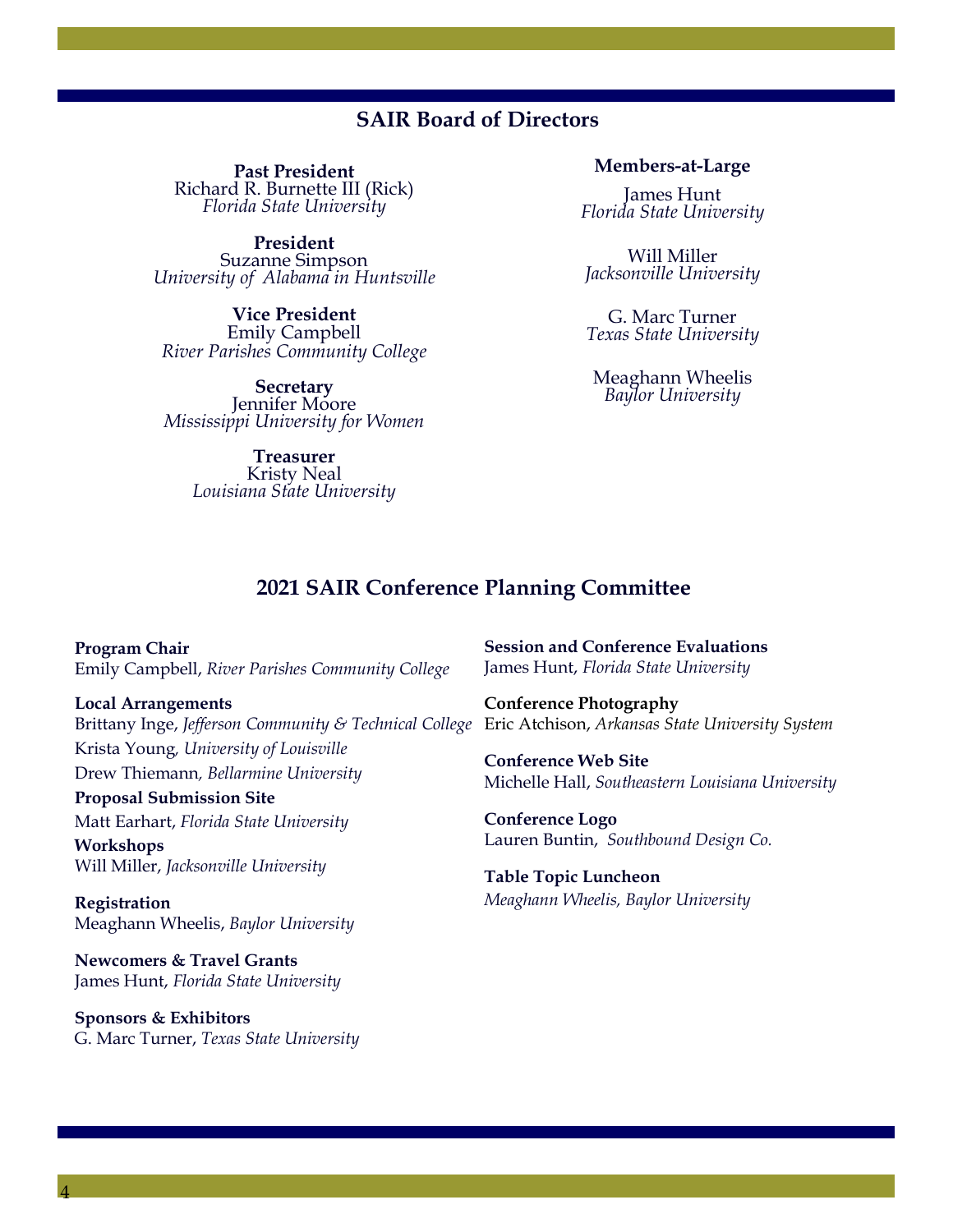### **Registration** Saturday,  $7:30$  am  $-6:00$  pm, East Tower, 2nd Floor

**Pre-Conference Workshop A.1, Saturday, 8:30 a.m. - 11:30 a.m. in Carroll Ford Leveraging Power BI to Visualize Institutional Effectiveness Assessment Processes**

Presented by: Caitlyn Jessee and Galiya Tabulda, *Florida* 



*State University* Tracking the timeliness, quality and completeness of Institutional Effectiveness (IE) assessment reports can be a challenging task. However, making all this information available in an easy-to-use, robust, straightforward dashboard is a great way to communicate the status of the IE assessment activities to university stakeholders. During the workshop, we will walk participants, stepby-step, through building these interactive dashboard-style visualizations in Power BI. We will focus on creating visuals that show assessment completion status for various campus units, setting and tracking reporting expectations by different locations/modalities, and incorporating organizational tree elements into the dashboards. Join us to learn more!

#### **Pre-Conference Workshop A.2, Saturday, 8:30 a.m. - 11:30 a.m. in Nunn Integrating Data from Across Campus to Predict Student Success**

Presented by: Will Miller, *Jacks* 



More so than ever before, campus understanding of student success are rooted in available data. Stakeholders across all areas seem to believe that data will be able to suggest how they will be best able to right retention rates, completions, or even enrollments. In this workshop, we will discuss how to institute a meaningful culture of student success on campus through change management, education, conversations, and infrastructure. From discussing the steps necessary for successful change to understandings of a data-informed student success paradigm, the presenter will help attendees walk through becoming proactive leaders in campus success efforts.

#### **Pre-Conference Workshop B.1, Saturday, 1:00 p.m. - 4:00 p.m. in Carroll Ford Building a Modern Data Governance Structure**

Presented by: Rick Burnette, *Florida State University* & Thulasi Kumar, *Virginia Tech*



Defining and deploying effective data governance is one of the products of our evolving data-defined world. Many schools have policies, but what are the effective organizational structures and policies that are needed to open up access while reducing risk of improper use? This interactive session will help you review your existing structures or allow you to begin planning your first.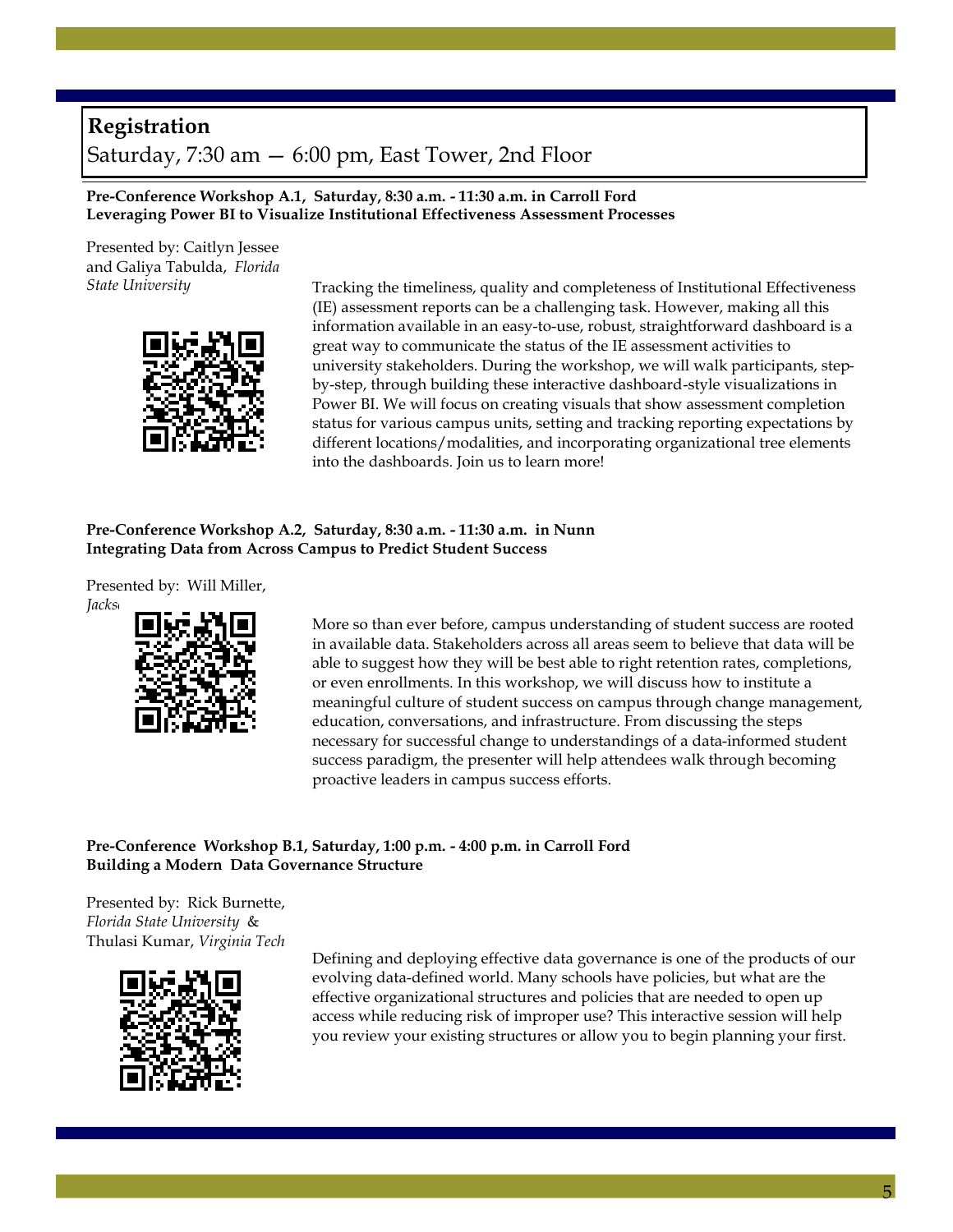#### **Pre-Conference Workshop B.2, Saturday, 1:00 p.m. - 4:00 p.m. in Clements Creating Meaningful Partnerships on Campus**

Presented by: Kelli Rainey, *Anthology*



When partnerships are done right, they build powerful coalitions to advance work being done on campus. This workshop will help participants determine specific actions to promote structural initiatives and individual outreach with faculty and staff towards increased usage of data and analytics.

#### **Pre-Conference Workshop B.3, Saturday, 1:00 p.m. - 4:00 p.m., Virtual (link will be emailed to attendees) Getting Started Using the Query Editor in Power BI and Excel**

Presented by: Liz Rennick, *Trident Technical College* 



The query editor in Excel and Power BI is ideal for taking raw data files and preparing them for use in reports and dashboards. The query editor can perform tasks like data extraction, transformation, and calculations, removing the need to clean your data beforehand ever time you need to provide an update. If you're already using Excel or Power BI for dashboards and reporting but haven't yet learned how to use the query editor, this workshop is for you. Example Excel and Power BI files will be distributed to attendees for a handson experience using your own laptop computer (or adjacent screen if online).

**Pre-Conference Workshop B.4, Saturday, 1:00 p.m. - 4:00 p.m. in Nunn Leveraging Microsoft Tools to Run an IR Office** 

Presented by: James Hunt, *Florida State University* 



This workshop will focus on helping IR Offices determine the most effective and efficient ways to utilize the full array of Microsoft tools to enhance functions.

### **President's Reception**

### **Saturday, 6:00 pm — 7:00 pm in Grand Ballroom B**

Join SAIR President, Suzanne Simpson, for a casual welcome to SAIR 48! All conference attendees are invited and refreshments will be provided.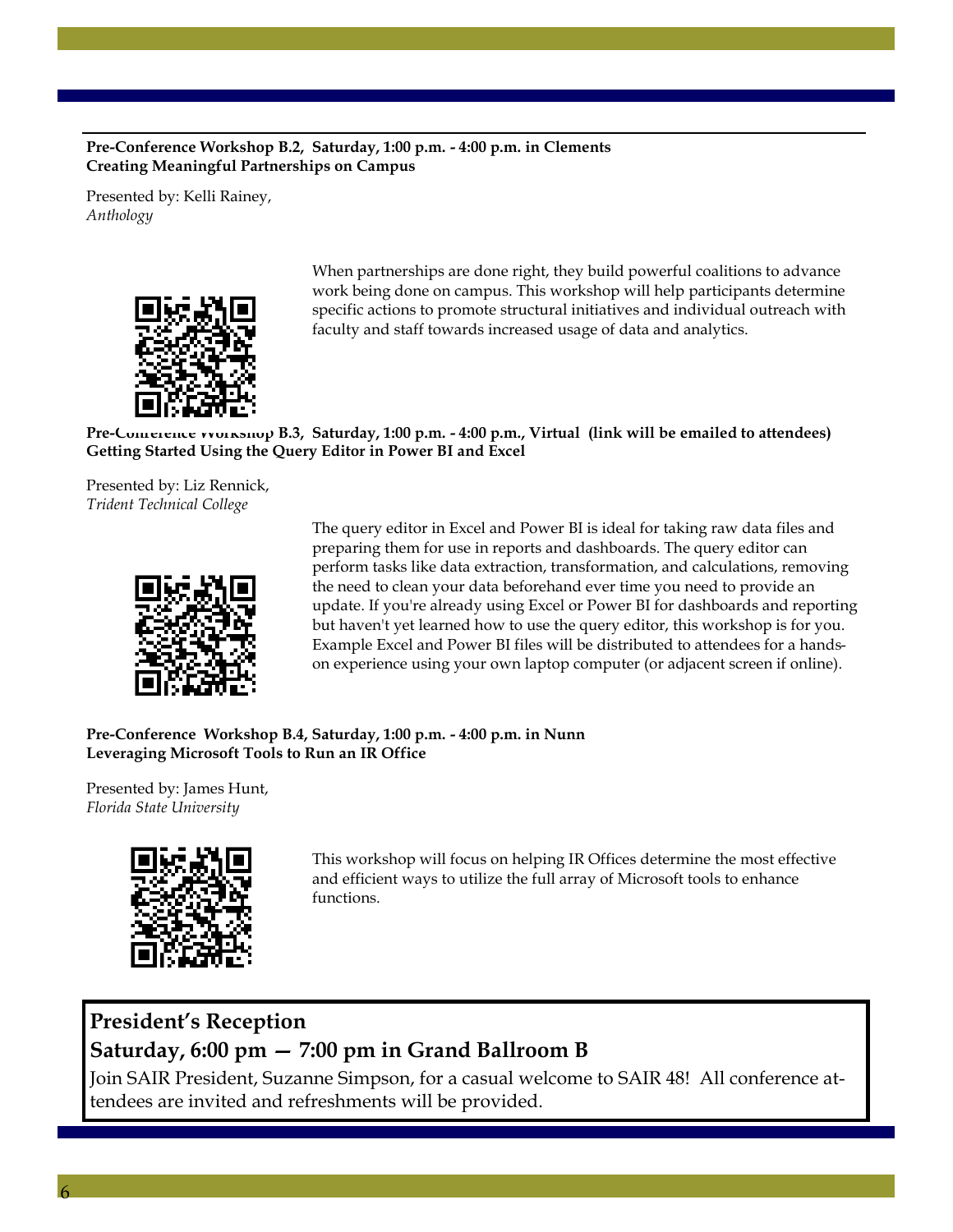### **Registration**

Sunday, 7:30 am — 6:00 pm, East Tower, 2nd Floor

**Pre-Conference Workshop, C.1, Sunday, 8:30 a.m. - 4:00 p.m. in Combs Chandler Newcomer's Workshop**

Presented by: James Hunt, *Florida State University*



The workshop will provide an introduction to institutional research, its principal components, and the practices of institutional researchers including the sourcing of data, communication and reporting of data, and the role of institutional research in supporting the assessment and accreditation. The workshop will also address how institutional research offices function and how to be an effective practitioner of institutional research.

#### **Pre-Conference Workshop C.2, Sunday, 8:30 a.m. - 11:30 a.m. in Clements Getting the Inside Track: Faculty Credentials**

Presented by: Ginny Cockerill, *The University of Alabama in Huntsville* 



The SACS COC standard on faculty credentials appears each year on the list of most frequently cited standards, with 6% of institutions in non-compliance with this standard in 2019. Institutions can avoid this issue by having policies and procedures in place to outline their expectations for faculty qualifications, to document the actual qualifications held, and to validate compliance with the appropriate standards. In this workshop, participants will examine the relevant standards and explore policies and procedures from several institutions. They will then review multiple software solutions and identify next steps to take in this area at their own institutions.

#### **Pre-Conference Workshop C.3, Sunday, 8:30 a.m. - 11:30 a.m. in Nunn Designing and Deploying Dashboards in R**

Presented by: Sri Sitharaman, *Columbus State University*



Dashboards are an important tool for communicating with leaders, faculty, and students. This workshop provides an overview of using the R programming language (in the Rstudio development environment) for designing and deploying interactive dashboards. Several applications of dashboards are presented including interactive costing of projects, visualizing predictive analysis or presenting peer or aspirational comparisons for metrics of interest. All the r code, data and materials will be posted online and available to participants. Some familiarity with R and Rstudio is needed.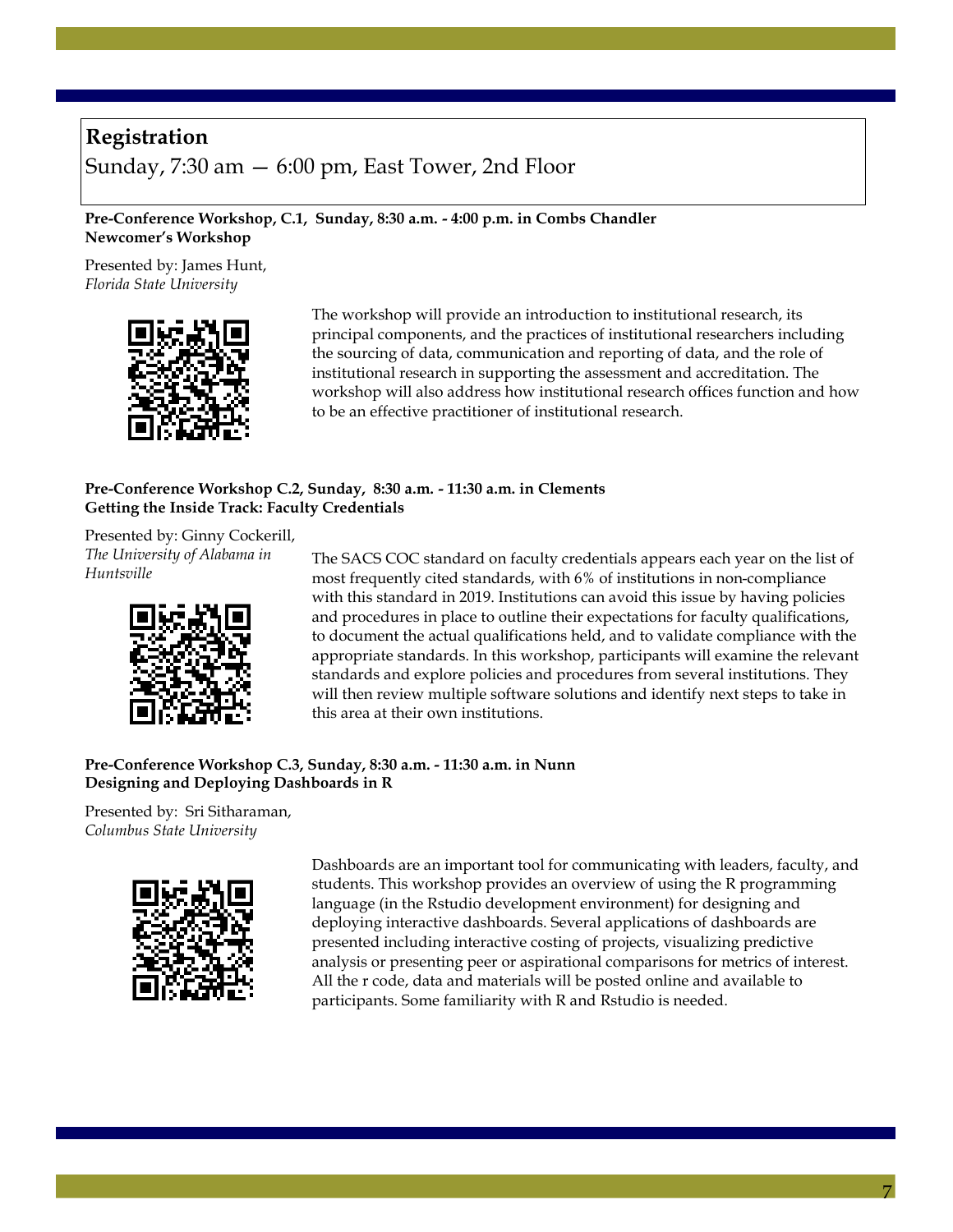#### **Pre-Conference Workshop C.4, Sunday, 8:30 a.m. - 11:30 a.m. Virtual (link will be emailed to attendees) Power BI for Systemic Reporting and Analytics**

Presented by: Ali Tanveer Khan, *Dallas College* 



System analytics and reporting are tools for making data-informed decisions that can contribute positively to student success and institutional effectiveness. The main purpose of the workshop is to share the practical experience and insight knowledge of system analytics and reporting for higher education institutions. Professionals will have the opportunity to develop their skills in designing data visualization using business intelligence tools for decisionmaking purposes. Professionals will learn the use of Power BI from beginner to advance level. They will learn how to use Power BI for real data analysis situations as well as complex business intelligence scenarios for institutional research. The outcome of the workshop is to ensure the participants have the basic skills needed to use Power BI as a tool to guide institutional decisionmaking.

### **Southern University Group (SUG) Meeting (by invitation only)**

Sunday, 9:30 am—1:30 pm in French (the room, not the language)

Convened by: Susannah Livingood, *University of Oklahoma* 

**Pre-Conference Workshop D.1, Sunday, 1:00 p.m. - 4:00 p.m. in Nunn Working with Faculty for Meaningful Assessment**

Presented by: Kelli Rainey, *Anthology*



Faculty are our most direct link with students. They have regularly scheduled classes with them that provide opportunities for observing both positive developments and emerging concerns. Further, without their efforts, measuring educational program effectiveness would be impossible. In this workshop, we examine strategies for engaging with faculty to deepen our commitment to student success, effective pedagogy, and program effectiveness.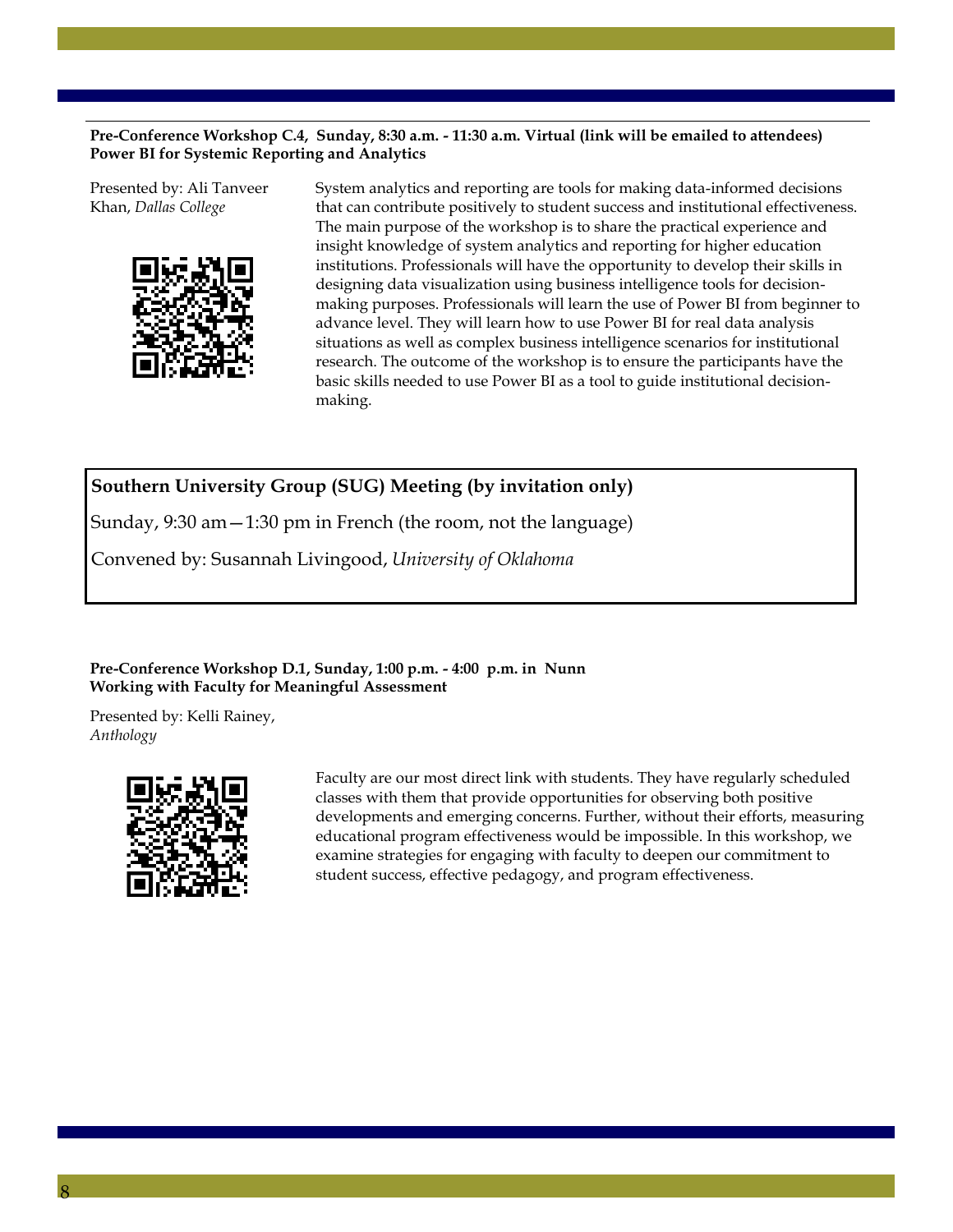### **Exhibit Hall Open—Be sure to visit our Sponsors and Exhibitors.**

Sunday, 3:00 pm — 8:30 pm in Grand Ballroom B

### **Facilitator Packet Pick Up**

Sunday, 4:00 pm— 4:30 pm in Breathitt

If you volunteered to facilitate a concurrent session, please stop by to pick up your packet.

### **Newcomer's Reception—All are invited to welcome new members!**

Sunday, 4:30 pm — 5:30 pm in Grand Ballroom B Convened by: James Hunt, *Florida State University* Stop by for some ice cream and good times!

## **Opening Session and Conference Keynote Address**

Sunday, 5:45 pm — 7:30 pm in Grand Ballroom A

### **Sponsored by Gold Sponsor : National Student Clearinghouse**

# **Postsecondary Data Partnership**

Measure Institutional Outcomes & Intentionally Grow Student Success.



Transformative way for your institution to measure and report student progress and success. The Postsecondary Data Partnership (PDP) empowers your institution with more comprehensive data, easier analysis & insights, centralized reporting functions, and better visuals to help you understand and improve student outcomes.

Sign up or learn more at: studentclearinghouse.org/colleges/pdp

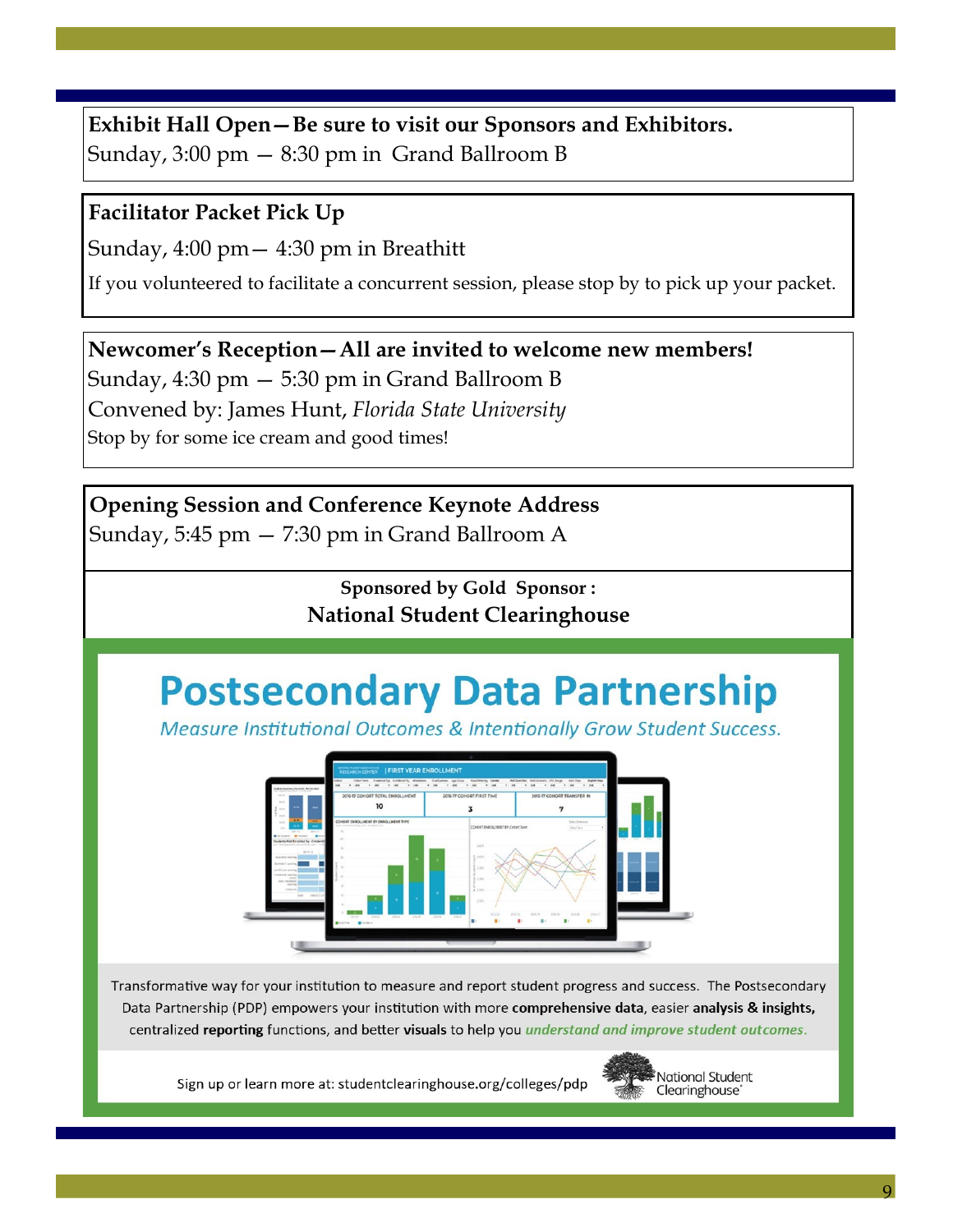### **Opening Session and Conference Keynote Address** Sunday, October 10th at 6:00 pm — 7:30 pm in Grand Ballroom A

Courtney Brown, PhD Vice President of Impact & Planning Lumina Foundation *Becoming the Catalyst for Change*



In her keynote address, Dr. Courtney Brown will share how higher education institutions must change to serve today's students and their urgent needs – and that means using data in smart, strategic and collaborative ways. Institutional research can play a leading role in this transformation, with each of us being **powerful, passionate catalysts for change** as we help all Americans get the education they deserve, address stubborn equity gaps, and promote civic engagement. Citing examples of both progress and challenges across our member states and schools, she'll offer insights on helping people from all walks of life learn, grow, and contribute their talents to a stronger nation and a brighter future.

Courtney Brown, Ph.D, is vice president of impact and planning for Lumina Foundation, an independent, private foundation that is committed to making opportunities for learning beyond high school available to all. As the chief data and research officer, Brown oversees the foundation's efforts in the areas of strategic planning, learning, impact, and effectiveness. She also leads Lumina's international engagement. She joined the foundation in 2011 with a strong background in performance measurement, research, and evaluation. Before 2011, Brown was a senior research associate at the Center for Evaluation and Education Policy at Indiana University. There, she led studies and evaluations focused on education and post-high school programs within the United States and across Europe.

Brown is a frequent speaker and panelist in the United States and other countries regarding postsecondary strategy, student success, data-driven decision making, and evidence-based practices. She has developed and shared manuals, working papers, articles, and books related to undergraduate research, performance measurement, randomized-control trials, and other evaluation methods, as well as conducted webinars and workshops on topics such as evaluation, performance measurement, and success in education beyond high school.

She holds a bachelor's degree from James Madison University and earned her master's and doctoral degrees from the University of Virginia.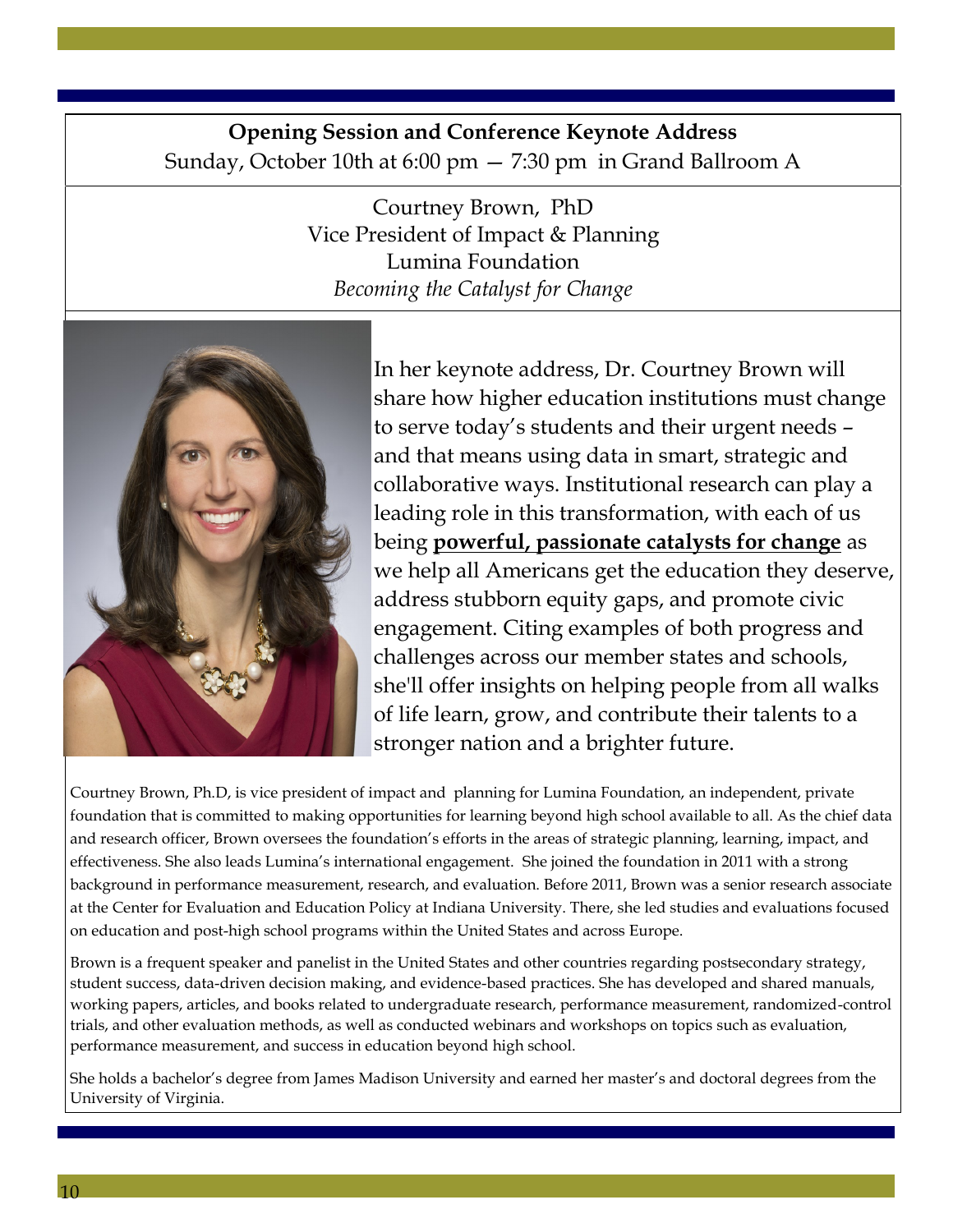### **Opening Reception**  Sunday, 7:30 pm — 8:30 pm in Grand Ballroom B **Sponsored by Gold Level Sponsor, National Student Clearinghouse**

Immediately following the Opening Session in Grand Ballroom A, join your SAIR colleagues in Grand Ballroom B for the SAIR 48 Opening Reception. A selection of local cuisine will be featured.



### **Registration**

Monday, 7:30 am — 5:00 pm, East Tower, 2nd Floor

### **Exhibit Hall Open**

Monday, 7:30 pm — 5:00 pm in Grand Ballroom B

### **Continental Breakfast**

Monday, 7:30 am — 8:15 am Grand Ballroom A **Sponsored by: Bronze Level Sponsor, SAS**

**Dinosaur's Breakfast** (for Past Presidents of SAIR) Monday, 7:30 am — 8:15 am in French (the room, not the language) Convened by: Rick Burnette, *Florida State University*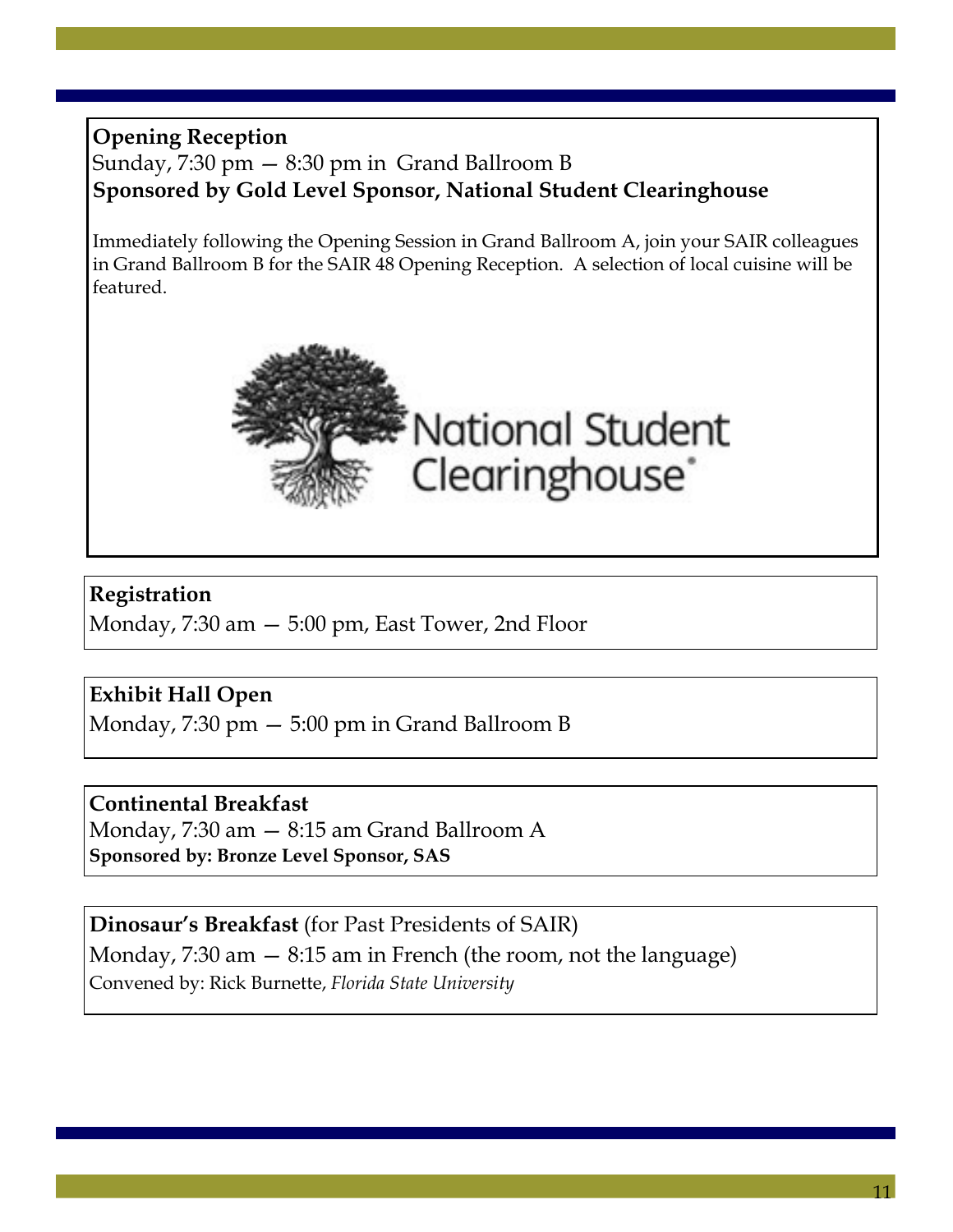#### **Session 1, Monday, 8:30 a.m.—9:15 a.m. in Sampson Workforce Data and Academic Degree Planning**  Track: Planning, Policy, and System Management

Presented by: Iryna Johnson,



*University of Alabama System* This presentation examines existing resources for educational program development and offers a web site (available at https://uasystem.edu/impact/ degree-program-planning-resources) to help faculty and administrators navigate these resources. The web site includes several dashboards. The dashboard for IPEDS completions by CIPC and degree level can help institutions evaluate existing programs. The dashboard with employment projections by SOC codes from the Bureau of Labor Statistics helps identify high-demand occupations. External links help locate lists of high-demand occupations in the state, skills and abilities needed for each occupation, and job posting analytics. Examples of use of the web site for actual program development are provided.

#### **Session 2, Monday, 8:30 a.m. - 9:15 a.m. in Laffoon Using Financial Data to Operate Efficiently and Educate Effectively**  Track: Assessment

Presented by: Kelli Rainey & Allison Laske, Anthology



We are all aware of the challenges associated with making good financial decisions in today's educational environment. Decision making becomes even more difficult if you are working with a small fraction of data or worse, inaccuracies in the information. Anthology's academic and program costing solution, Academic Economics, provides the approach for a holistic understanding of institutional and programmatic sustainability on campus. Through traceability and access to the right information by institutional leadership, you will all be able to refocus your energy on having more in depth, fact-based discussions around program viability, resource prioritization, and the financial future of your campus.

#### **Session 3, Monday, 8:30 a.m. - 9:15 a.m. in Carroll Ford Unwrapping the USNWR Blackbox** Track: Institutional Research

Presented by: Jonathan Poon, *University of South Carolina* 



The purpose of this presentation is to demonstrate how a university can utilize the USNews subscription service Academic Insights to draw statistical conclusions to better understand what determines their overall rank each year. A deep dive in the statistical modeling life cycle from data collection, exploration, transformation, and model diagnostics will be discussed. A demonstration of how to implement model results into meaningful, digestible information via Tableau will follow.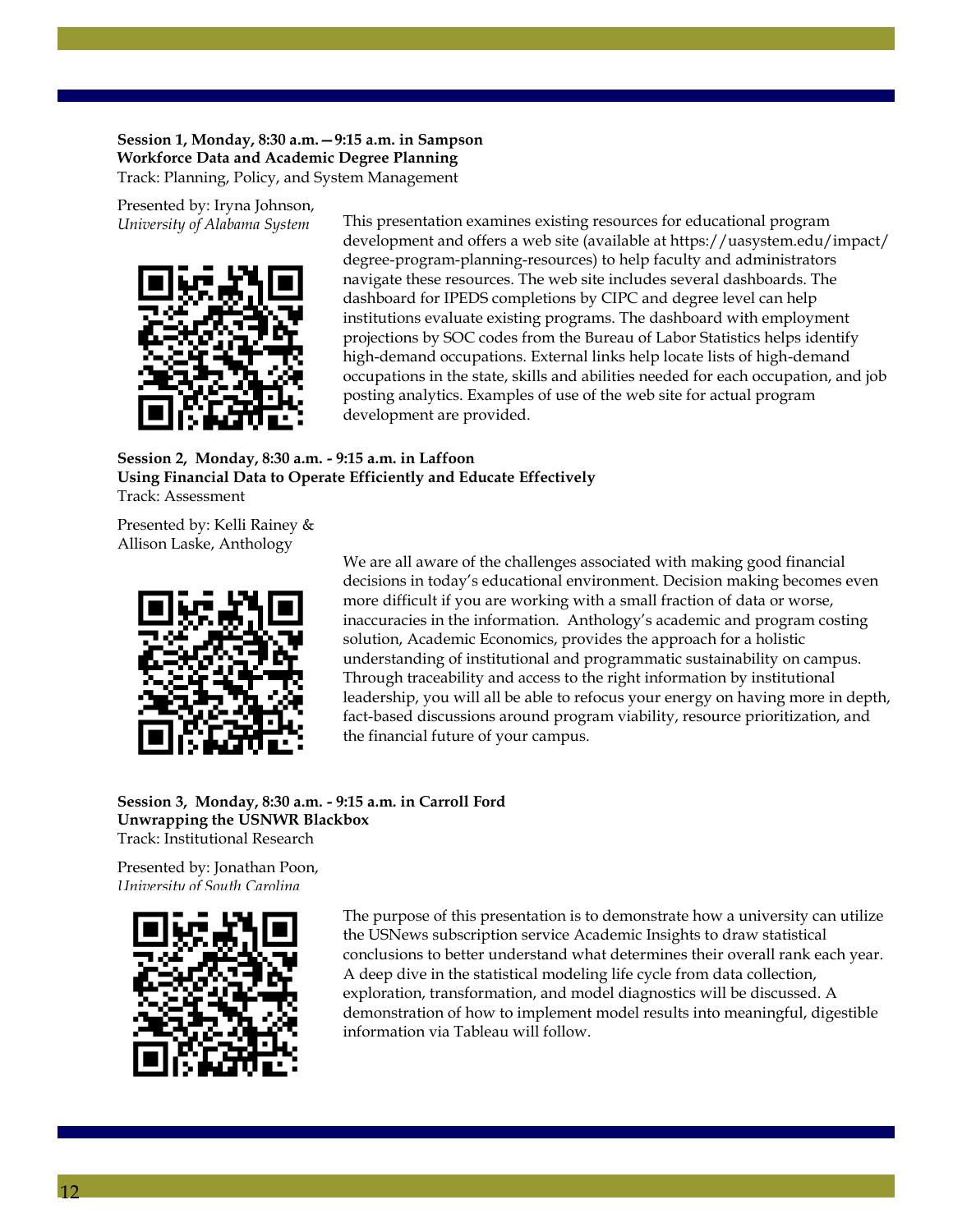**Session 4, Monday, 8:30 a.m. - 9:15 a.m. in Breathitt OU's Data Governance Journey: Moving from Agreement to Action**  Track: Planning, Policy, and System Management

Data governance is a continuous process, requiring stamina, patience, and perseverance. In this work share session, we will share OU's progress so far, sharing insights gleaned along the way. We will also discuss our development of a "State of Data" report, a combination of scorecard and strategic plan we are using to put existing data concerns into context for top leadership.

**Session 5, Monday, 8:30 a.m. - 9:15 a.m. in Combs Chandler Answering the Call for Better Data: The Postsecondary Data Partnership** Track: Assessment

The Postsecondary Data Partnership (PDP) is a nationwide effort to help colleges and universities gain a fuller picture of student progress, meet various reporting requirements (including several SACSCOC standards), and identify how to best support all students. The PDP is dedicated to the idea that easier access to better data helps institutions develop actionable insights and make informed decisions for improving student success and equitable outcomes.

**Session 6, Monday, 9:30 a.m. - 10:15 a.m. in Sampson Simplified Assessment Documentation to Improve Faculty Engagement**  Track: Assessment

Faculty resistance to assessment can oftentimes be attributed to the procedure rather than the function of assessment. It is seen as a process of checking off the right buttons rather than something to be used to improve student learning. This presentation details the transition to simplified assessment documentation using Word templates that has led to a better understanding of program assessment and an increase in faculty engagement in the assessment process.

Presented by: Susannah Livingood, & Jennie Clary, *University of Oklahoma* 



Presented by: Ken McVearry, *National Student Clearinghouse*





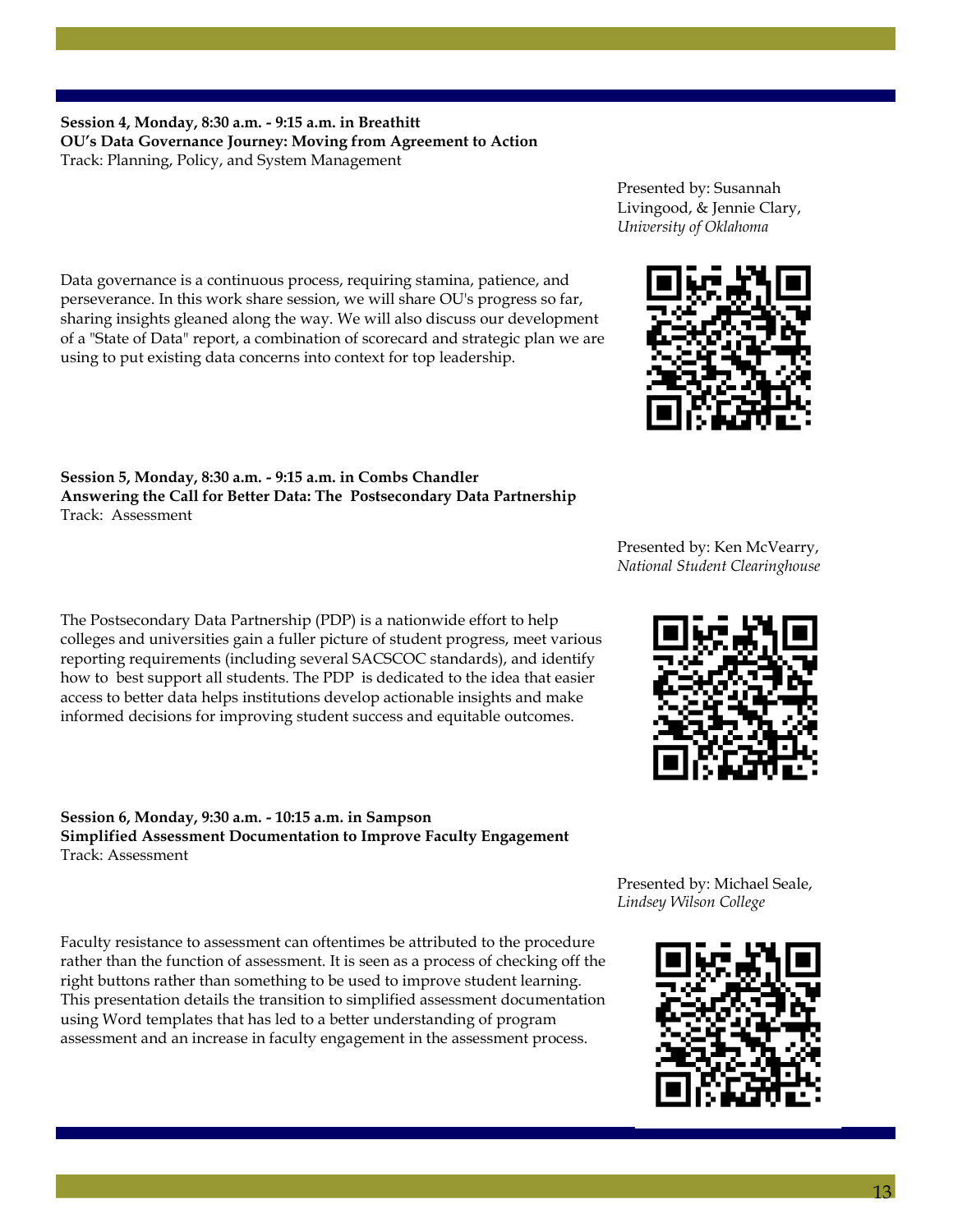#### **Session 7, Monday, 9:30 a.m.—10:15 a.m. in Laffoon Does Domain Ownership Impact Performance on Standardized Testing?** Track: Assessment

Presented by: Jeffrey Johnson, Christopher Hughes, Heather Merrifield, *Sullivan University*



The purpose of this research was to determine if the College of Business performs better in domains directly controlled by the college vs. areas which are not directly controlled. An example would be management. This is in contrast to areas that are not under the direct control of the college such as economics, which is controlled by a different department--general studies.

#### **Session 8, Monday, 9:30 a.m. - 10: 15 a.m. in Carroll Ford Tutoring Effectiveness: Using Matching Methods to Isolate Tutoring Treatment Effects**  Track: Institutional Research

Presented by: Samantha Nix, Lauren Goulet, Andrew Brady, Heather Epstein-Diaz, *Florida* 



*State University* Tutoring services on campus are an essential component for student success and retention. Demonstrating the effectiveness of those services with data can be a more complicated process, as comparing the success of students who selfselect into tutoring services, to the success of the broader student population, typically leads to biased results. We utilize nearest neighbor matching, linear regression, and logistic regression to better understand characteristics of the students who opt into tutoring and their success. This study, conducted at a large, public state institution, uses data from seven semesters for lower level required courses that are gateways into various majors.

#### **Session 9, Monday, 9:30 a.m. - 10:15 a.m. in Breathitt Using Machine-learning as an Exploratory Tool to Support Policy and Inform Decision-Making** Track: Institutional Research

Presented by: Rob Hopkins,



*Virginia Tech* **Machine-learning (ML)** is commonly thought of as a black box mechanism for predictive modeling while limited attention is given to the potential for using ML as an explanatory tool. While some algorithms are less understood than others, many ML packages provide the opportunity to rigorously interrogate models to enable a more complete understanding of how the model is working, what patterns are being discovered, and what the potential applications may be. In this session, we will illustrate the application of Boosted Regression Trees as an explanatory decision-support tool across three distinct areas: human resources, academic affairs, and enrollment management.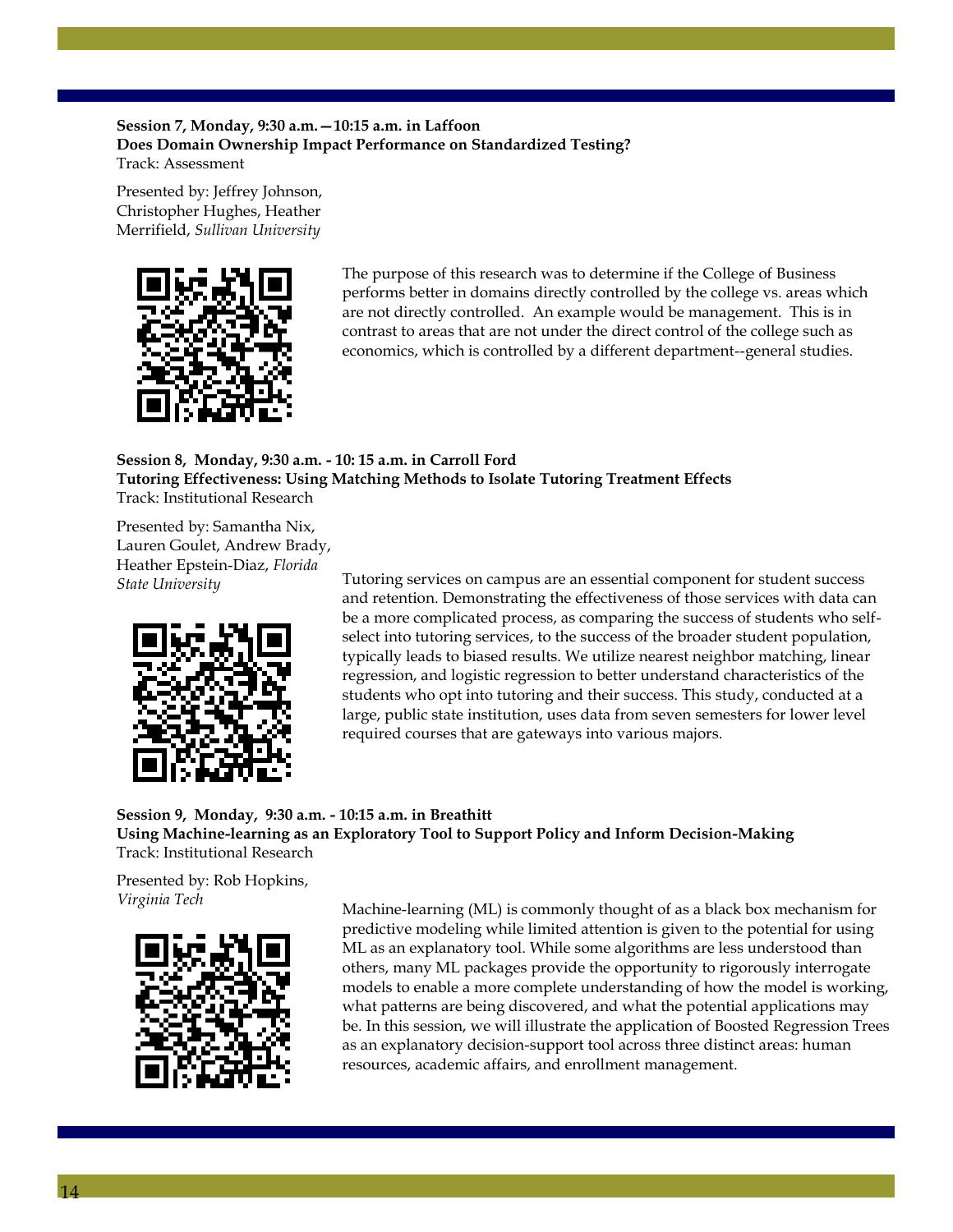**Projecting Enrollment in the Backstretch: Understanding Potential Outcomes by Mourning the Odds**

This session outlines the impacts of COVID-19 on the ASU System's established enrollment and credit hour projections and provides a contextual assessment of how the Office of Strategic Research provided support to institutions and stakeholders through the use of multiple projection methodologies to account for a variety of outcomes.

### **Snack Break with Exhibitors**

Track: Institutional Research

10:15 a.m.—10:45 a.m. in Grand Ballroom B

**Session 10, Monday, 9:30 a.m. - 10:15 a.m. in Combs Chandler**

Join us in Grand Ballroom B for an energizing snack and visit with our great sponsors and exhibitors.

#### **Session 11, Monday, 10:45 a.m. - 11:30 a.m. in Sampson Student Stories of Career Discernment: A Longitudinal Interview Study** Track: Assessment

This session describes an ongoing longitudinal interview project with a cohort of students who entered college in Fall 2020. The goal of this project is to track the development of students' plans and goals for college and post-college career, as well as the effect of starting college in the midst of a pandemic on their personal relationships and sense of belonging. Along with our study methods, we will discuss themes emerging in the first year of data collection that reflect students' deepening self-discovery.

#### **Session 12, Monday, 10:45 a.m. - 11:30 a.m. in Laffoon Exploring Career Choices for Education Bachelor's Graduates** Track: Institutional Research

This paper explores the career choices of students earning bachelor's degrees in education from a public university in Alabama. Using a combined dataset of educational and employment information, the researchers analyze demographic differences, employer type variation, and wages differences for students majoring in education and found in the Alabama workforce after graduation. Additionally, the paper explores the differences between students 1 year and 5 years after graduation. The process for conducting the research and recommendations for changes in institutional and state policy based on the results are provided.

Presented by: Suzanne Klonis, *Furman University*





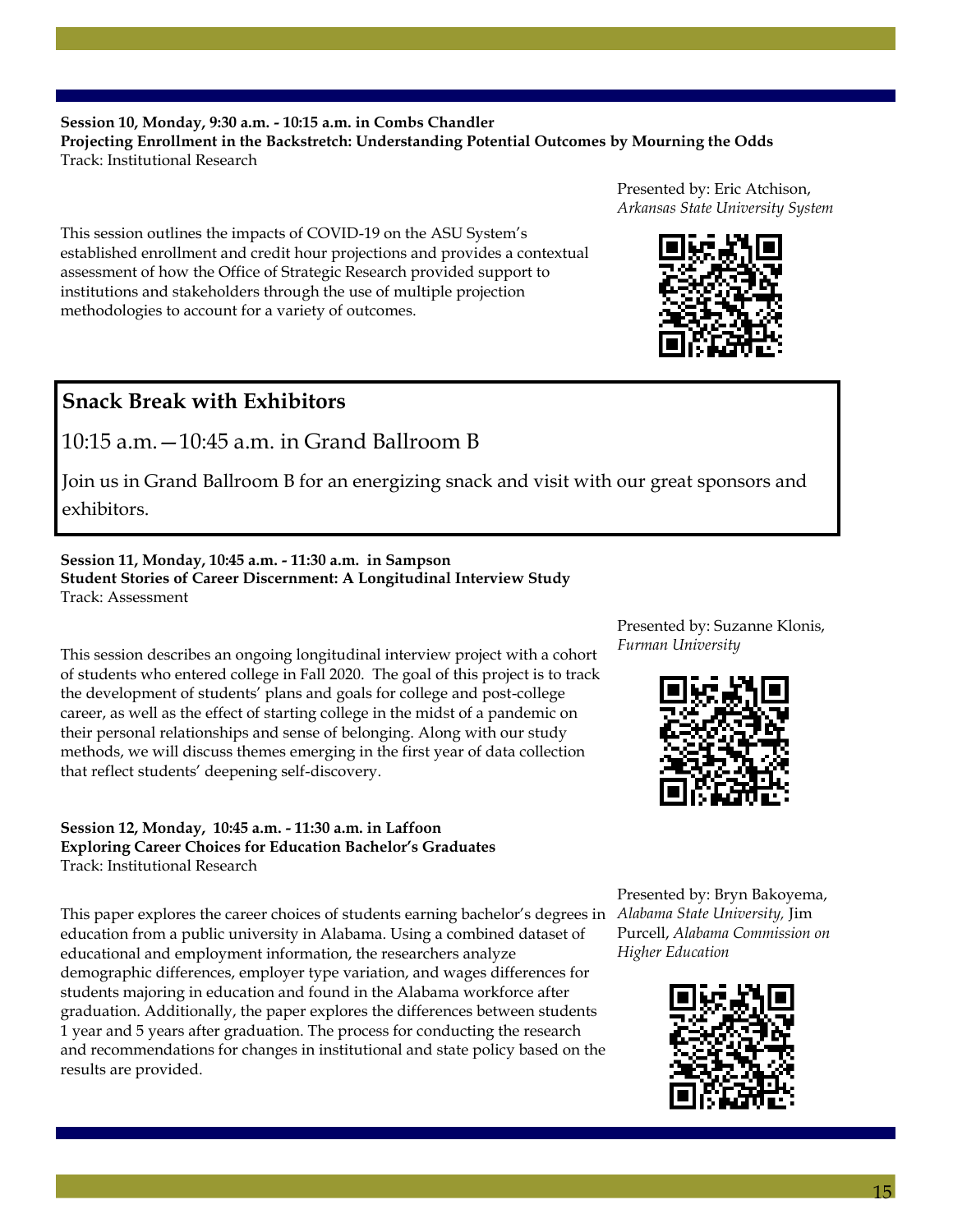#### **Session 13, Monday, 10:45 a.m. - 11:30 a.m. in Carroll Ford Visualizing Academic Program, General Education, and Administrative Unit Outcomes** Track: Assessment Track

Presented by: Molly Hall, Nicole Conners, Cesur Dagli, *Virginia Tech* 



Over the last year, the Institutional Effectiveness unit in the Office of Analytics and Institutional Effectiveness at Virginia Tech has been working on a way to effectively visualize the data collected through its general education, academic program, and administrative unit assessment processes. Given the diversity of academic programs and administrative functions at an institution the size of Virginia Tech, student learning and administrative outcomes can vary greatly. The unit was able to develop coding processes that facilitated the development of data visualizations. Examples of the coding processes developed and the resulting visualizations will be presented.

#### **Session 14, Monday, 10:45 a.m. - 11:30 a.m. in Breathitt University Housing Inequality: A Spatial Regression Analysis of Student Housing, Proximity to Health, Learning and Wellness Resources, and Academic Outcomes**

Track: Institutional Research

Presented by: Michael Tucker, *University of South Carolina* 



Although housing equity studies have been an essential, informative avenue of research in education for many years, little attention has been given to the potential inequalities present within the context of a college campus microcommunity. The aim of this study is to explore the spatial relationship between where students live on-campus, their access to health, learning, and wellness resources, and the effect these have on academic outcomes. The results of these findings will also help to visualize, via spatial mapping in Tableau, where on the college campus there may be inequality in access to resources for students.

**Session 15, Monday, 10:45 a.m. - 11:30 a.m. in Clements Special Interest Group Convening: HLC Accredited Institutions**  Track: Special Interest Group

Presented by: Susannah Livingood, *University of Oklahoma*



The convening is an opportunity for institutions accredited by the Higher Learning Commission (HLC) to network and compare concerns, best practices, and experiences.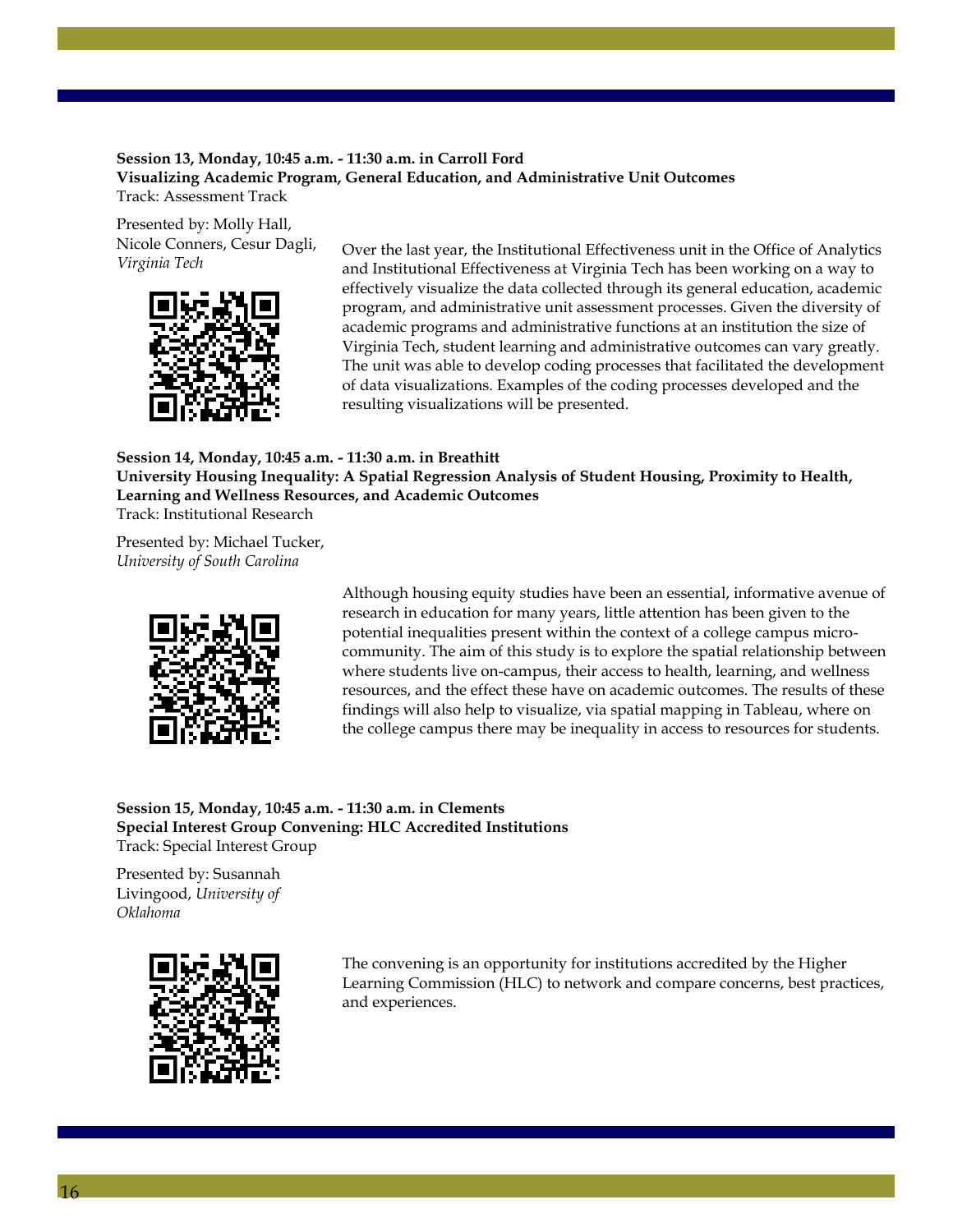### **Table-Topic Luncheon**

Monday, 11:45 am — 12:45 pm in Grand Ballroom A Sponsored by Bronze Level Sponsor, Xitracs Hosted by Meaghann Wheelis, Baylor University

Meaghann has provided questions that should get the conversation started. The lunch is included in your registration, so don't miss it. If you aren't talkative, we have open tables as well.

**Session 16, Monday, 1:00 p.m. - 1:45 p.m. in Sampson Turning the Corner on Assessment: Use of Formal Review as a Tool for Improvement** Track: Assessment

How can you tell if your institution is actually making improvements in the area of assessment reporting? One way to answer this question is to conduct a formal review of assessment. The process can take some time to set up on the front end, but the results are useful across the institution to departments conducting assessment, assessment and/or personnel responsible for overseeing the process and using the reports for accreditation purposes. This session will take you through the assessment report design process, formal review rubric development process, use of multi-rater vs single rater processes, and communicating to stakeholders.

#### **Session 17, Monday, 1:00 p.m. - 1:45 p.m. in Laffoon Survey Research During COVID-19: The Challenges Grew Even Larger** Track: Institutional Research

Executing survey research in the digital age is more challenging than ever. Because the collection process itself has been made easier, students are inundated with requests, often leading to "survey fatigue" that jeopardizes the ability to achieve strong response rates. Further, the cloud of new procedures in response to COVID-19 threatened to exacerbate many of these existing threats. This presentation will cover a spring 2021 multi-institution survey in the midst of an ongoing pandemic. The researchers identify challenges faced over the past year and offer recommendations for best practices that are applicable to survey research in our recovering postpandemic times.

Presented by: Angela Bryan, Carolyn Beamer, *University of West Florida*



Presented by: Matthew Grandstaff, *Institute of Higher Education, University of Georgia* 

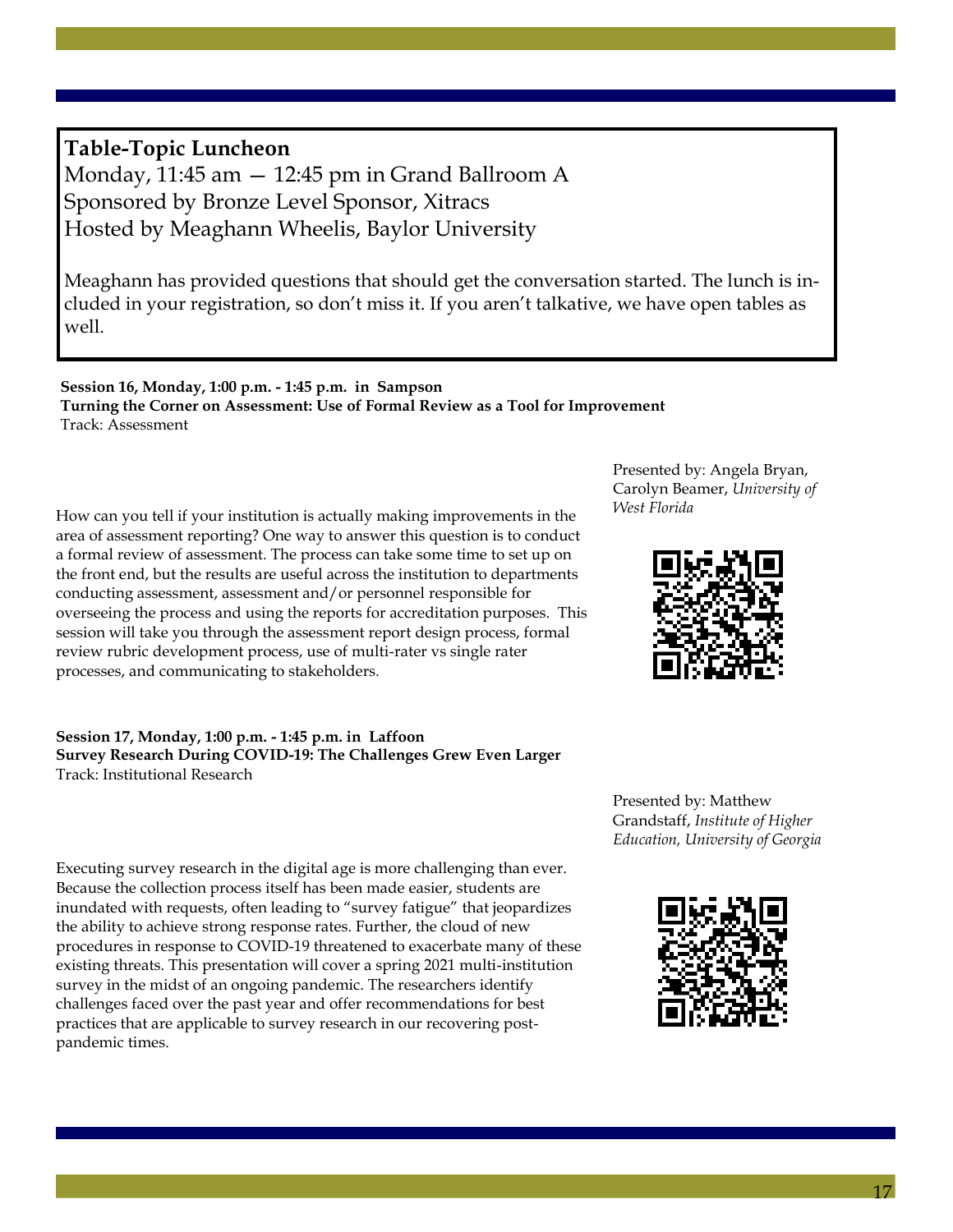## **The SAIR Table-Topic Luncheon**

**Select a table and discuss topics with colleagues from across the region**

**New to IR Institutional Rankings Surveys & Course Evaluations Community Colleges Data Analysis Accreditation Data Visualization Assessment & Planning IPEDS Data Management Enrollment Management IR Leadership & Management Tables 1, 2, 3 & 4 Table 5 Table 6 Table 7 Table 8 Tables 9 & 10 Table 11 Tables 12 & 13 Table 14 Table 15 Table 16 Tables 17 & 18**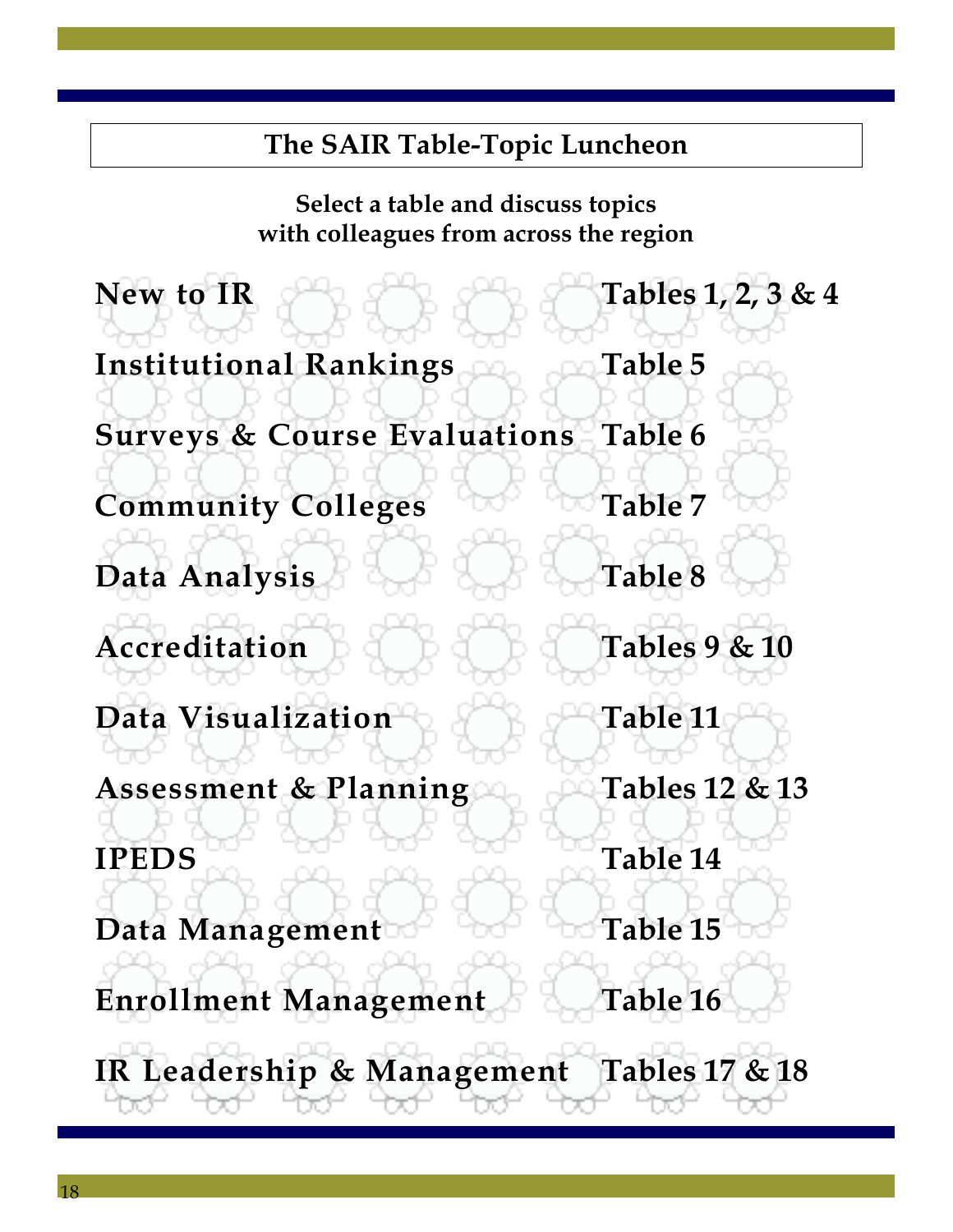#### **Session 18, Monday, 1:00 p.m. - 1:45 pm. in Carroll Ford Developing Test-Optional Rules for University Decision Support** Track: Institutional Research

High school GPA and ACT/SAT scores are used for a myriad of institutional decision points, however standardized testing will likely continue to be disrupted due to COVID-19 thereby increasing the number of students submitting applications without test scores. For this reason, alternatives to such rules were developed at the University of Kentucky using high school transcript data. In this presentation, we will discuss the background and campus coordination for this research project as well as detail the methods used to determine the alternative rules that led to stakeholder consensus for putting them into practice for the Fall 2021 admissions cycle.

**Session 19, Monday, 1:00 p.m. - 1:45 pm. in Breathitt Building Towards a One Stop Data Stop** Track: Institutional Research

Institutional Research and Analysis has built the Report Center to enable end users to access trend data, build student lists, monitor daily changes and export key performance indicator reports from a single system. In this presentation the history, development process, lessons learned and future of the Report Center will be discussed. This will help those who do not have a central data warehouse think about a path forward to share data with end users efficiently.

**Session 20, Monday, 1:00 p.m. - 1:45 pm. in Combs Chandler Loan Repayment Outcomes of Undergraduate Music Majors at Historically Black Colleges & Universitie** Track: Institutional Research

This study examines four loan repayment patterns of one cohort of bachelor's degree completers who majored in music at 107 Historically Black Colleges and Universities (HBCUs) two years after entering repayment. This study also examines how these loan repayment patterns are associated with institutional characteristics and how they vary across and within institutions. In addition, this research also attempts to compare the loan repayment patterns of music majors with the following three non-music fields of study within the visual and performing arts medium: 1) design and applied arts, 2) drama/theatre arts and stagecraft, and 3) fine and studio arts.

Presented by: Adam Lindstrom, Chris Thuringer, SuZanne Troske, *University of Kentucky*



Presented by: Steve Wilkerson, Brian Cordeau, *The University of Texas at San Antonio*





Presented by: Althea Kilgore, *Florida Agricultural and Mechanical University* &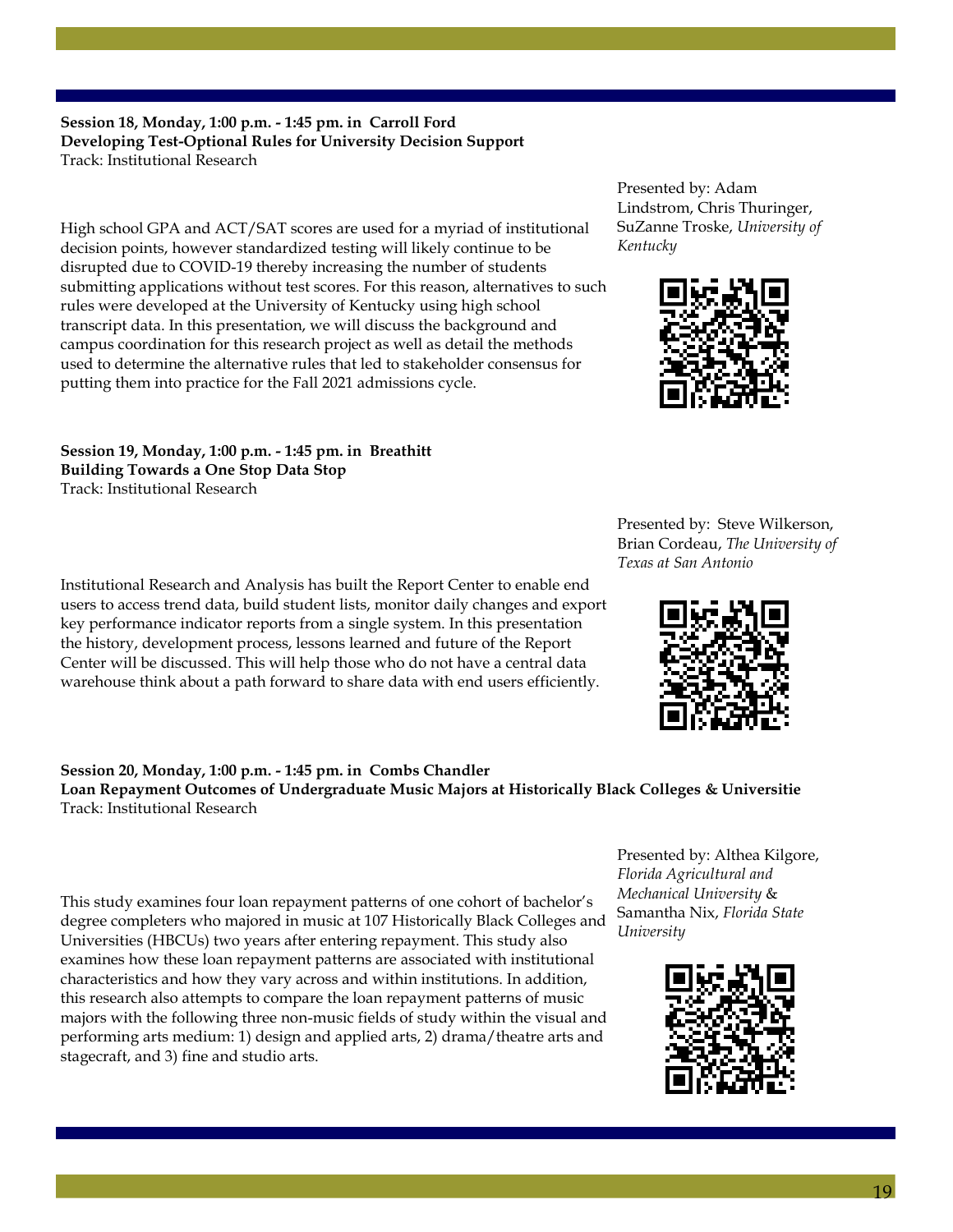### **Session 21, Monday, 2:00 p.m. - 2:45 p.m. in Sampson**

**They are my Monkeys, it is my Circus: Assessing Campus Assessment Readiness/Culture** Track: Assessment

Presented by: Christine Ross, *Hampden-Sydney College*



Assessment of student learning outcomes is critical to improving student learning as well as the regional accreditation process, but how does one move a campus assessment process to a level where it becomes an ingrained part of the culture? Learn how one OIE created a developmental rubric to evaluate the campus assessment culture and how it is used to improve the campus assessment culture.

**Session 22, Monday, 2:00 p.m. - 2:45 p.m. in Laffoon BI + AI: Getting Near-Graduate Stop-Outs back in College with Bots!** Track: Institutional Research

Presented by: Stephanie Perryman, Alisa Zujovic,



*Hillsborough Community College* Think tanks across the nation have identified the need to return working age adults with "some college, no degree" to prepare the labor market for jobs in a changing economy. "Near Grad" is a SAS application designed at Hillsborough Community College (Tampa, FL) that identifies former students (stop-outs) within 15 credit hours or less remaining to degree attainment. Information from SAS is exchanged with an AdmitHub AI-augmented chatbot to actively reach out to Near Grads via text in returning students to complete their degrees. Methods, results, and future direction will be shared during the presentation.

**Session 23, Monday, 2:00 p.m. - 2:45 p.m. in Carroll Ford P.E.A.C.E. from Conflict** Track: Leadership and Management

Presented by: LaVena Wilkin, *Sullivan University*



The P.E.A.C.E. From Conflict presentation will offer a basic understanding of conflict management. The session discusses the costs of unmanaged and unproductive conflict and explains the role communication and conflict styles play in conflict situations. Finally, it offers the P.E.A.C.E.© Model of Conflict Management as a guide to addressing conflicts.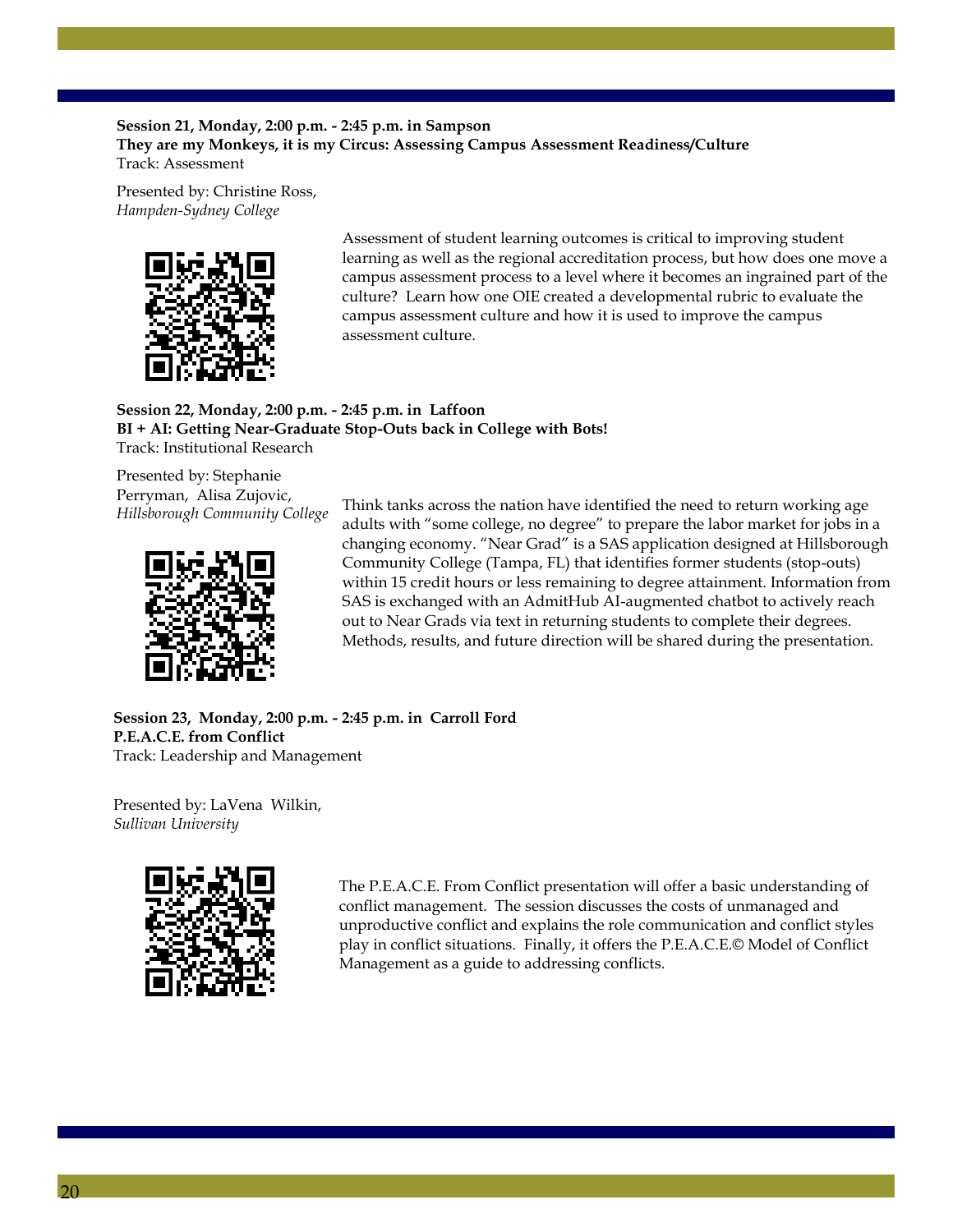#### **Session 24, Monday, 2:00 p.m. - 2:45 p.m. in Breathitt Open-Ended Survey Responses: A Comparison of Three Methods** Track: Assessment

Institutional researchers often analyze quantitative survey responses, but what about open text responses? In this presentation, we share three different methods researchers can use for text data: qualitative open-coding using Excel, Qualtrics Text iQ, and NVivo's query tools. To explore these different methods, we use the case of a graduation survey distributed to over 8,600 students at a large, public institution. The analyses focus on 1,489 responses to the question, "What else would you like to tell us about your experience at [institution]?" In this presentation, we will share how we implemented the analysis as well as the findings.

**Session 25, Monday, 2:00 p.m. - 2:45 p.m. in Combs Chandler The Power is in Their Hands: Facilitating Data Usage throughout the Institution** Track: Institutional Research

The demand for access to data at institutions is constantly increasing. However, not everyone who needs or desires this access has the time or understanding to learn the ins and outs of querying student data from a complex student information system. The University of Houston addressed this issue by creating reporting tables that consolidate transactional data into around dozen, easily queried tables within the system. Participants in this session will understand how we structured the reporting tables and how we facilitate their campus-wide use.

### **Snack Break with Exhibitors**

2:45 p.m.—3:15 p.m. in Grand Ballroom B

Join us in Grand Ballroom B for a sweet treat and visit with our great sponsors and exhibitors.

Presented by: Samantha Nix, Lauren Goulet, Andrew Brady, Heather Epstein-Diaz*, Florida State University*



Presented by: Vyas Krishnamurthy, Susan Moreno, *University of Houston*

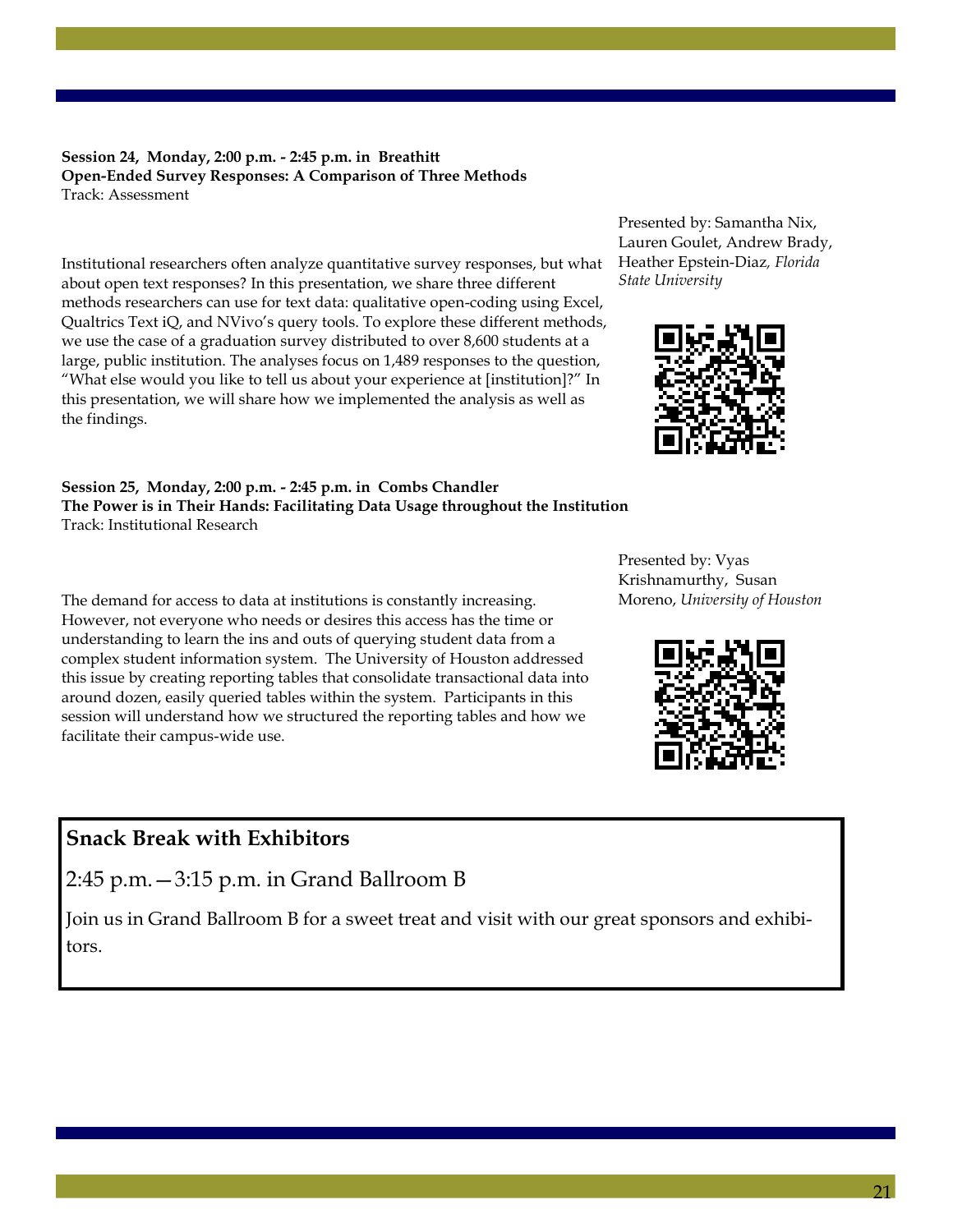#### **Session 26, Monday, 3:15 p.m. - 4:00 p.m. in Sampson**

**Stop, Listen and Learn– How One System Office Created a Culture of Diversity, Equity, and Inclusion** Track: Planning, Policy and System Management

Presented by: Amy Cable & Quintin Taylor, *Louisiana Community & Technical College System*



As stewards of Higher Education, the Louisiana Community and Technical College System recognizes the obligation and responsibility to promote and encourage diversity, equity, and inclusivity. In light of recent tragic events, LCTCS is now committed more than ever. The system office staff for 2- year public colleges in Louisiana were tasked with the development and implementation of various initiatives to address diversity, equity and inclusivity. The presentation will outline the system call to action including the development of diversity dashboards, creating a statewide committee/ taskforce to generate actionable recommendations and enhancing services and training to faculty, staff and students.

**Session 27, Monday, 3:15 p.m. - 4:00 p.m. in Laffoon Preparing the Narratives for the SACSCOC Standards and Institutional Effectiveness** Track: Assessment

Presented by: Bethany Bodo,



Lauren Bryant*, Virginia Tech* Responding to the SACSCOC standards related to institutional effectiveness can seem like a daunting task. This is especially true at a large, complex institution like Virginia Tech. This session will outline how the Institutional Effectiveness unit in the Office of Analytics and Institutional Effectiveness tackled this task by developing a consistent format that could be used for all standards (7.3, 8.2.a, 8.2.b, and 8.2.c) and creating portfolios to more concisely present the supporting data. Responses and documentation were completed without the use of expensive assessment/accreditation software. Examples will include narrative components as well as the processes devised to develop portfolios.

#### **Session 28, Monday, 3:15 p.m. - 4:00 p.m. in Carroll Ford The Use of a Viability Index as a Better Measure of Departmental and Program Strength** Track: Institutional Research

Presented by: Andrew Luna, *Austin Peay State University* 



Although many institutions and government agencies count degrees as the sole measure of determining departmental or program viability, this method fails to consider other factors such as how many majors are present to replace students who graduated or how many credit hours were generated in the area. This article highlights an easy-to-create, ratio-driven metric that can help determine overall strength in an academic department or program.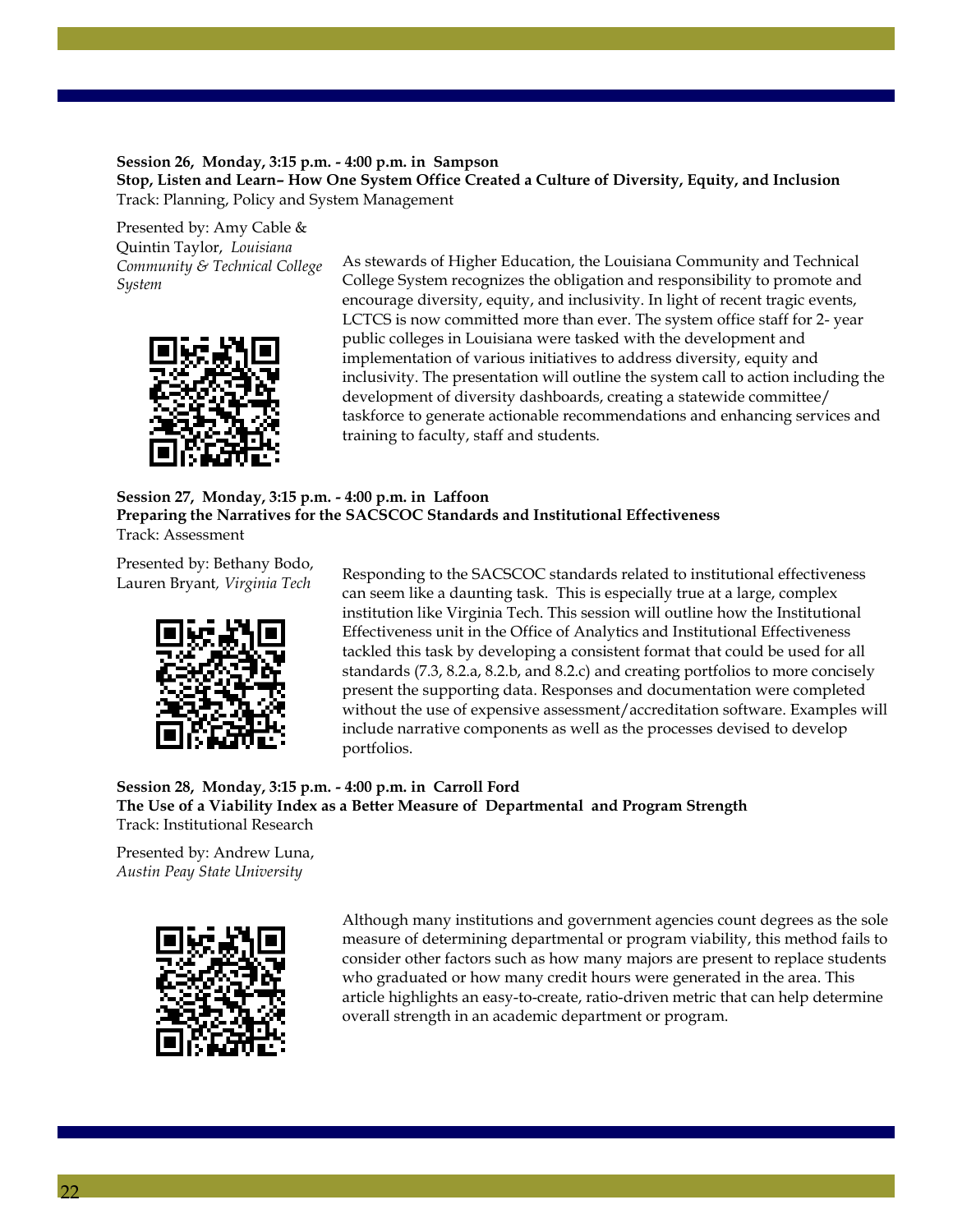### **Session 29, Monday, 3:15 p.m. - 4:00 p.m. in Breathitt**

**Using Student Reflections to Assess Impact of High-Impact Experiences**  Track: Assessment

How do we know that a high-impact experience has the intended effect on student development? We have been systematically coding reflections that students write as a part of their summer research and internship experiences. We are particularly focused on coding for themes of Sense of Purpose (with respect to career plans and personal goals) and Integrative Learning (making connections between their experience and knowledge gained in courses). We will present our process for collecting and coding these reflections, as well as findings from this research.

#### **Session 30, Monday, 3:15 p.m. - 4:00 p.m. in Combs Chandler Add Benchmarking to your Student Services and Administrative Services Assessment**  Track: Assessment

Program assessment and evaluation has moved beyond the academic classroom, compelling institutions to also demonstrate the effectiveness of their student support services and administrative divisions. Additionally, accreditors require evidence of effectiveness in program reviews and stakeholders need this type of data to inform decision-making. By knowing costs, staffing and workload with comparisons to others, institutions can improve productivity, decrease spending without impacting student success, and reallocate budget based on priorities. This session will preview a new benchmarking tool focusing on student and administrative services and will present data from the projects to illustrate how it can assist in decision-making.

#### **Session 31, Monday, 4:15 p.m. - 5:00 p.m. in Sampson Seeking Improvement? Preparing for Standard 8.2.a.– Student Outcomes: Educational Programs**  Track: Accreditation

Is your institution's assessment culture focused on compliance or improvement? Is your institution ready to demonstrate that assessment findings are used to seek improvement in educational programs? If your answer to either of these questions is no, then this session will share several tools you can use to put your institution on the path to improvement and compliance with standard 8.2.a.

Presented by: Suzanne Klonis, *Furman University* 



Presented by: Michelle Taylor, *National Higher Education Benchmarking Institution* 





Presented by: Angela Bryan, *University of West Florida*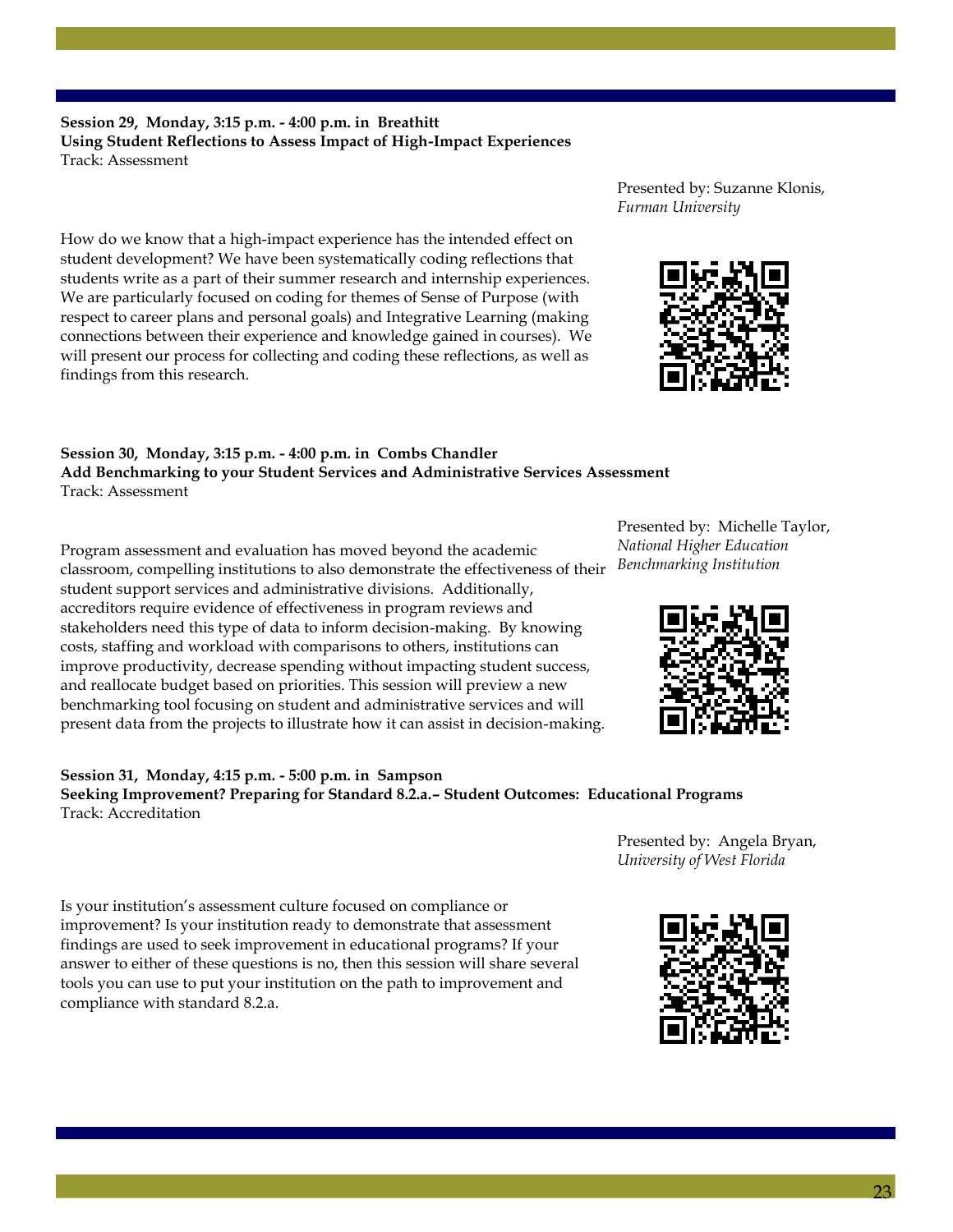#### **Session 32, Monday, 4:15 p.m. - 5:00 p.m. in Laffoon Maximize Data & Analytics Using Disparate Data Sources**  Track: Institutional Research

Presented by: Art Pagano, & Ashwin Jayagopal, *The University of Texas at San* 



*Antonio* The Institutional Research and Analysis at the University of Texas at San Antonio maintains a database that automatically ingests structured and unstructured data typically sourced from transactional databases, Excel or CSV files, or obtain via web scrapping. This helps automate SQL queries that Institutional Research can utilize to build reports. Automated extraction, transformation, and loading into table structures design for data reporting reduces SQL query hard coding per report, improves data quality, and frees analysts time for data analysis.

**Session 33, Monday, 4:15 p.m. - 5:00 p.m. in Carroll Ford Strategic Planning: Leveraging Benchmarking to Inform the Planning Process and Measure Progress** Track: Planning, Policy, and System Management

Presented by: John Clayton, *Johnson County Community College* 



This session will reflect on how JCCC used benchmarks to inform the strategic planning process and ultimate measure success of the strategic plan.

**Session 34, Monday, 4:15 p.m. - 5:00 p.m. in Combs Chandler Doctoral Student Insights: Using the Survey of Earned Doctorates Institutional Doctorate Records File** Track: Institutional Research

Presented by: Kacy Lawrence, *Virginia Tech Graduate School* 



The Survey of Earned Doctorates (SED) provides institutions comprehensive data related to its doctoral graduates. The SED collects information on the doctoral recipient's educational history, demographic characteristics, and postgraduation plans. Additionally, the SED collects data on indicators unique to graduate students that are frequently not collected elsewhere such as sources of financial support, debt related to graduate education, and interdisciplinary dissertations. In this session, one institution will do a deep-dive into how it is using the dataset to gain more information about its doctoral graduates and to provide insights to graduate departments and future doctoral students.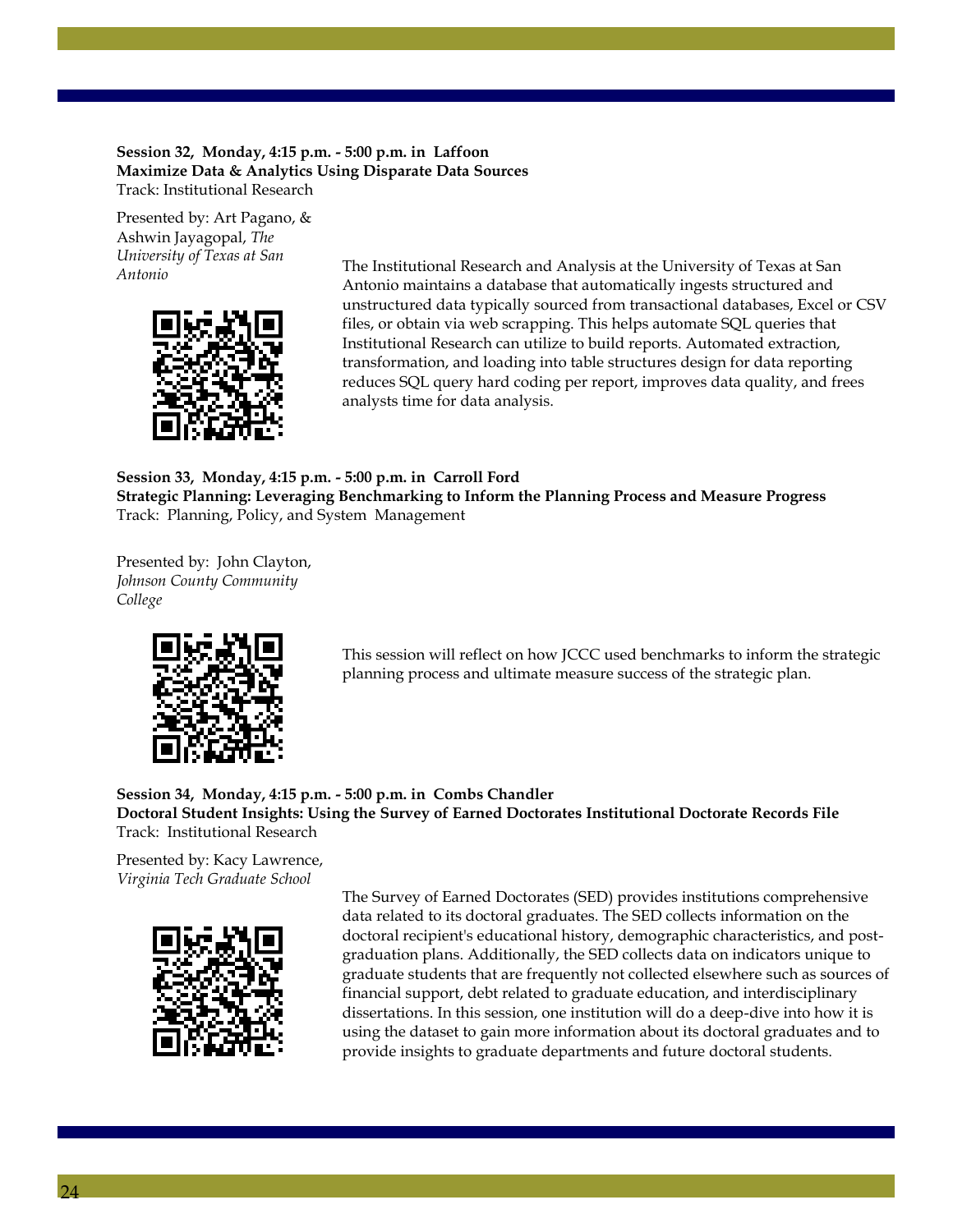**Session 35, Monday, 4:15 p.m. - 5:00 p.m. in Breathitt Newcomer's Workshop Class of 2009: Surviving a Global Pandemic in Higher Education, Managing Remote Teams, and Free Britney** Track: Institutional Research

This session serves as a continuation of the Newcomer's Workshop and is geared toward any individual who is fairly new in their careers in Institutional Research. The presenters, now with more than 40 years of combined experience, will share their most valuable insights , advices, successes and challenges in the field of Institutional Research, higher education in general, and the various paths their careers have taken. The presenters will encourage group discussion and will answer any questions the audience may have based on their unique Institutional Research experiences

Presented by: Emily Campbell, *River Parishes Community College,* Eric Atchison, *Arkansas State University System,* Abby Wilcox, *University of North Florida,* Greg Ohlenforst, *University of Louisiana at Lafayette*



# *A Night in Louisville- Group Excursion Options*

The Local Arrangements Committee has planned three optional excursions for conference attendees. Excursions are not included in your conference registration, are optional, and are self-pay. An email was sent to all conference registrants with a description of each excursion and a "Sign Up Link" for two of the three options.

21c Museum & Proof on Main

.

Group Captain: Krista Ackermann. Prior sign-up required. Capped at 20 participants. Meet in the lobby on the first floor of the East Tower of the Galt House Hotel at 6PM.

A Classic Louisville Dinner at the Brown Hotel

Group Captain: Brittany Inge. Prior sign-up required. Capped at 10 participants. Meet in the Brown Hotel Lobby Bar & Grill (335 W Broadway, Louisville, KY 40202) at 6:30PM

Sunset Walk Across the Ohio River Pedestrian Bridge + Dinner in Jeffersonville, IN

Group Captain: Drew Thiemann. Sign-up not required. Meet in the lobby on the first floor of the East Tower of the Galt House Hotel at 6PM or catch a Lyft/Uber/cab from the Galt House to meet at the base of the Big Four Bridge (arrive at 6:50PM).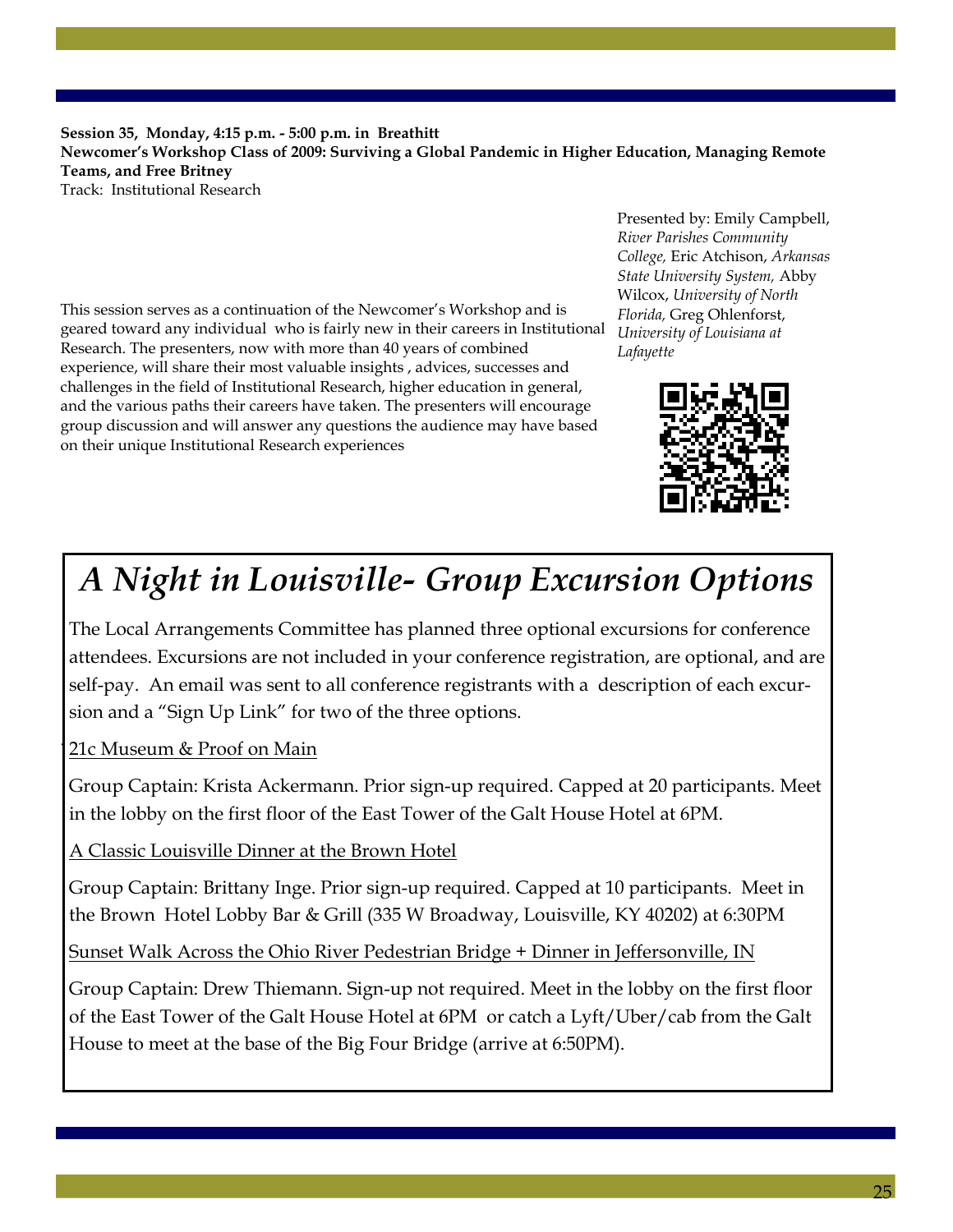### **Breakfast Buffet** Tuesday, 7:30 am — 8:00 am in Grand Ballroom A Sponsored by Bronze Level Sponsor, Tableau

# **Closing Plenary & Awards Ceremony**

Tuesday, 8:00 am — 9:15 am in Grand Ballroom A

**Session 36, Tuesday, 9:30 a.m. - 10:15 a.m. in Sampson Selecting Peer Institutions Using Cluster Analysis** Track: Institutional Research

Presented by: Andrew Luna, *Austin Peay State University*



The purpose of this study is to identify those institutions that are comparable to the home institution. This study used cluster analysis, which is defined as an exploratory data analysis technique for classifying and organizing data into meaningful clusters, groups, or taxonomies by maximizing the similarity between observations within each cluster. The goal of this analysis, therefore, is to sort variables into groups or clusters so that the degree of association or relationship is strong between members of the same cluster and weaker between members of different clusters.

**Session 37, Tuesday, 9:30 a.m. - 10:15 a.m. in Laffoon Application of SSRS for Automating Regular Reports** Track: Institutional Research

Presented by: Fikrewold Bitew & Ashwin Jayagopal, *The University of Texas at San Antonio*



Are you tired of re-producing similar reports repeatedly for different purposes? The SSRS (SQL Server Reporting Services) allows you to produce formatted reports with tables in the form of data, graph, images, and charts. These reports are hosted on a server which can be executed anytime using parameters defined by the users. The tool comes free with SQL Server.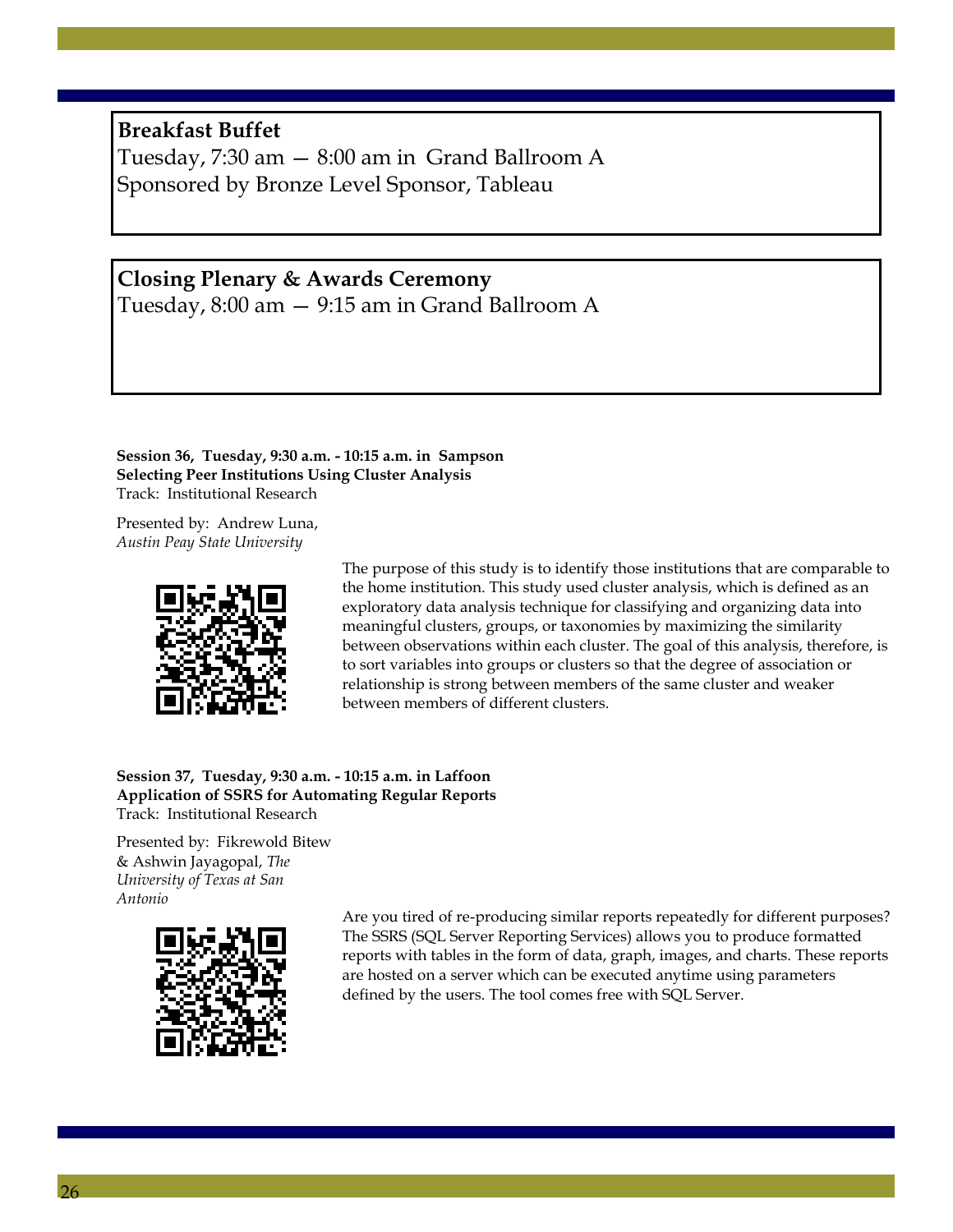#### **Session 38, Tuesday, 9:30 a.m. - 10:15 a.m. in Carroll Ford Managing an Institutional Research Office Before COVID and After COVID Developed** Track: Leadership and Management

In mid-March 2020, TAMU-CC, like many institutions, required all nonessential employees to work remotely. Our Planning and Institutional Research *Christi*  (PIR) team of nine initially planned to work remotely for a duration of two weeks; however, that has extended to date. We will compare our operations, budgets, and collaboration prior to and during COVID to show how we addressed the challenges in each area. TAMU-CC opened its doors to in person activities on June 1st; however, using our data collected during COVID, we put forth a proposal for a permanent virtual team. We will conclude with telework tips and best practices.

**Session 39, Tuesday, 9:30 a.m. - 10:15 a.m. in Breathitt Assessing Student Intentions to Remain In-State Post Graduation** Track: Institutional Research

To help spur economic growth, states such as Alabama are interesting in retaining students graduating from colleges/ universities within the state. However, little information was known about students' intentions to remain in the state after graduation, and what factors might contribute to their decisions. This paper shares the results of a statewide survey of undergraduate public university students regarding their intentions of staying in-state, and the factors that influence this decision. The analysis includes impressions and importance of numerous factors, analyzed by several demographic variables. The process for conducting the research, and recommendations for changes in state policy are provided.

**Session 40, Tuesday, 9:30 a.m. - 10:15 a.m. in Combs Chandler Data Privacy: Increasing Scrutiny and Regulation** Track: Planning, Policy, and System Management

You know what FERPA and HIPAA are, but have you discussed implications of GDPR, COPPA, and CCPA yet? Have you heard about "red lining" and implicit bias in predictive analytics? Are campus communities grumbling about use of vaccine, card swipe, wifi, and IP data in institutional analytics? Data discussions are evolving from "can we do this" to "should we do this," and IR professionals can provide important ethical insights needed by decision -makers. This work share will provide a basic review of privacy laws and practices, as well as a description of how OU is tackling this tricky issue.

Presented by: Erin Mulligan-Nguyen, & Amanda Merchant, *Texas A&M University– Corpus* 



Presented by: Jim Purcell, *Alabama Commission on Higher Education,* Bryn Bakoyema, *Alabama State University,* & Kristan White, *Alabama Commission on Higher Education*



Presented by: Susannah Livingood, *University of Oklahoma*

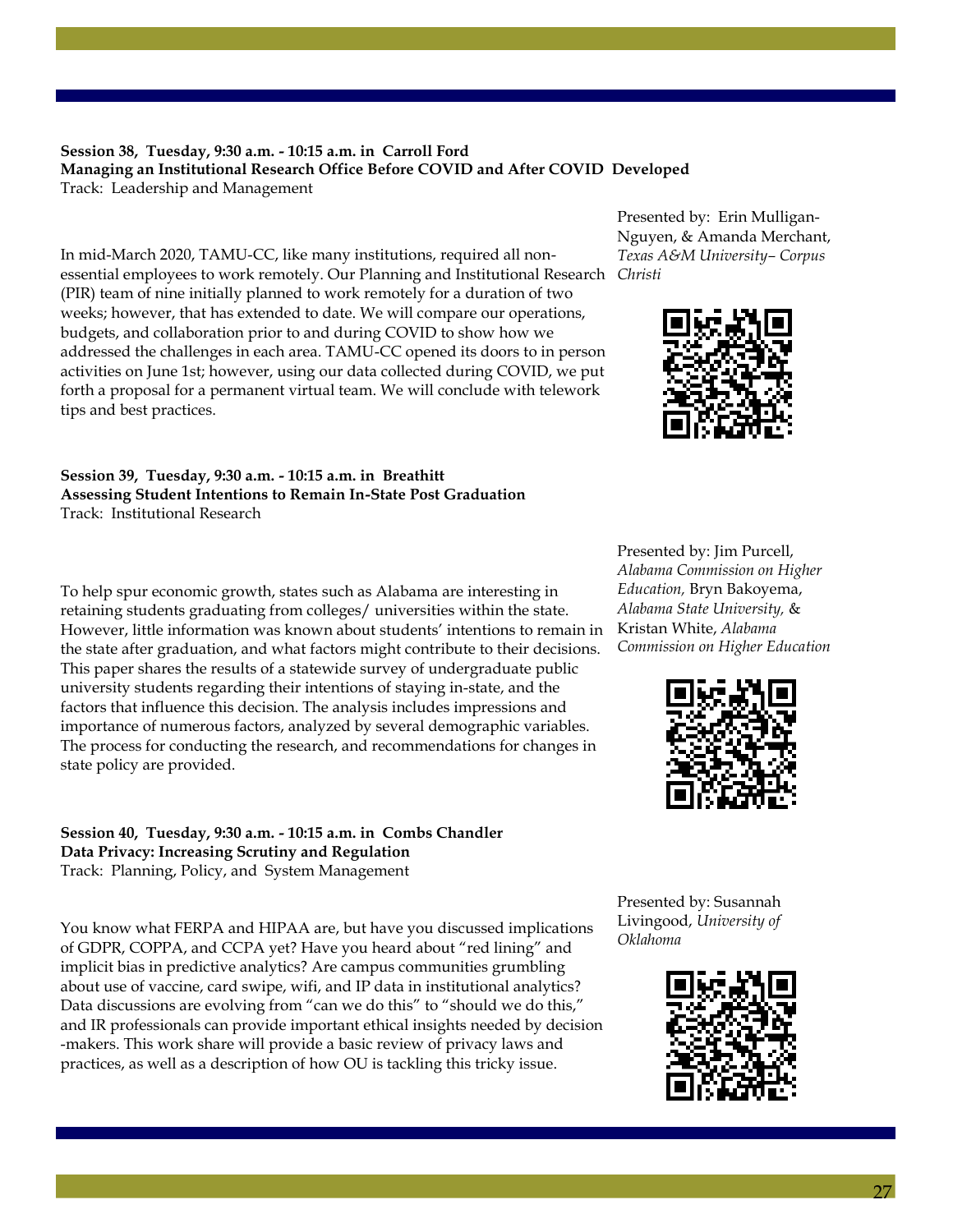#### **Session 41, Tuesday, 9:30 a.m. - 10:15 a.m. in Clements Enhancing Institutional Research Capacity in the Midst of a Pandemic: A System Approach** Track: Institutional Research

Presented by: Eric Atchison, *Arkansas State University System*



This session is based on a forthcoming article to be published in *New Directions for Institutional Research.* It outlines the impacts of COVID-19 on higher education and provides a contextual assessment of how higher education systems can provide support to institutions and stakeholders through a formulated planning process which helps identify, plan, and achieve strategic goals in response to fluctuating priorities.

#### **Session 42, Tuesday, 10:30 a.m. - 11:15 a.m. in Sampson Panel Discussion on Data Collection at College and System Levels on a Public Strategic Plan** Track: Planning, Policy, and System Management

Presented by: Jimmy Sawtelle, *Central Louisiana Technical Community College,* René Cintrón, *Louisiana Community & Technical College System,*  Ingrid Cook, *Louisiana Community & Technical College System,* Stephen Cox, *Central Louisiana Technical Community College*



Panel regarding a dive into data's user-friendliness that revealed new(er) cultures that emerged within Louisiana's Community & Technical Colleges' Our Louisiana 2020 6-year strategic plan. The 6 goals encompasses graduate completion, enrollment, partnerships, graduate earnings, fundraising, transfer students.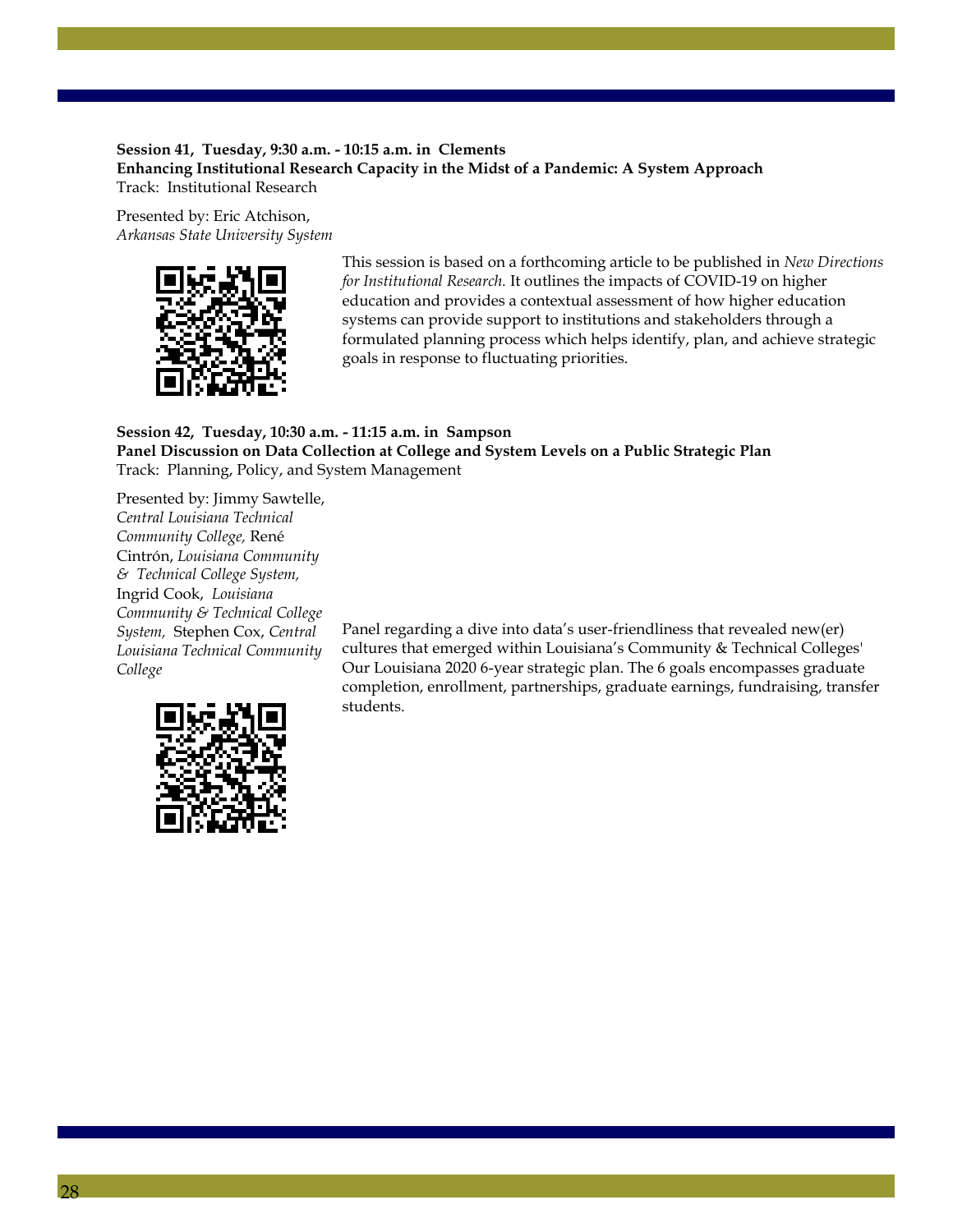#### **Session 43, Tuesday, 10:30 a.m. - 11:15 a.m. in Laffoon The Story's in the Data: Cross-Institutional Collaboration to Communicate Faculty Activity and Impact** Track: Institutional Research

How can the multitude of faculty activity data systems from across the university be leveraged to provide insights on faculty contributions and achievements? Additionally, what data from university's different systems of record can be incorporated to provide a more robust perspective? This interactive session will engage participants in discussion around the use of data to communicate faculty activities to a variety of stakeholders within and outside of the institution via centralized data platform. Presenters will describe collaborative efforts, discuss successes and challenges in culture change, faculty activity data curation, data management, process implementation, and demo insights dashboard application.

**Session 44, Tuesday, 10:30 a.m. - 11:15 a.m. in Carroll Ford From Self-Service to Storytelling: Revising our Dashboard Designs** Track: Planning, Policy, and System Management

Just a few years ago the design aesthetic for dashboards was to enable selfservice. This was promised to cut IR requests by allowing end users to dive directly into the construction of aggregate data. More recently, we have moved away from self-service and into the realm of storytelling. We discovered that leadership doesn't have time to dig into the data and dashboards themselves. Instead, they want dashboards that are set up for presentation purposes, tell a story, and offer insights and recommendations for next steps. This presentation will showcase our transition and offer ideas for future designs.

#### **Session 45, Tuesday, 10:30 a.m. - 11:15 a.m. in Breathitt Learning to Love Soft Data: A New Method for Increasing the Utility of Survey Data for Institutional Research**

Track: Institutional Research

This presentation offers a new method for improving the quality of survey data *University of South Carolina* and incorporating these datasets into existing regression models without overcomplicating the model structure. Multiple imputation (MI) can be used on survey data as a preparatory step for further statistical analyses. Principal component analysis (PCA) compliments MI by reducing the number of independent variables present in the data, thus better preparing it for regression. Data from the National Survey of Student Engagement (NSSE) will be used to demonstrate these methods and their ability to aid in the development of two predictive models for student engagement and retention.

Presented by: Barbara Lockee & Abhay Joshi, *Virginia Tech* 



Presented by: Justin C. Shepherd, *Emory University*



Presented by: Michael Tucker,

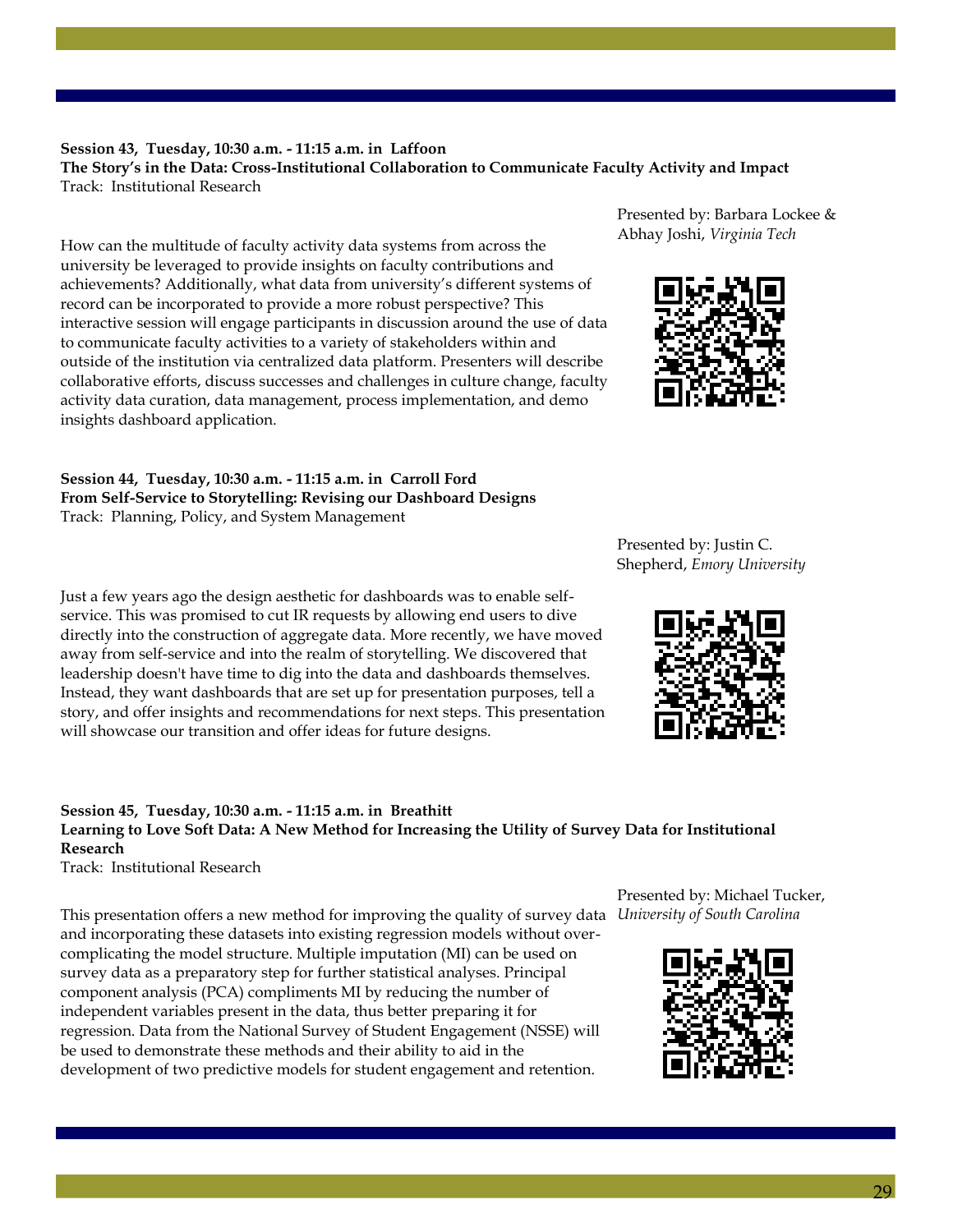#### **State Special Interest Groups**

Tuesday 11:30 am — 12:00 pm

**Texas Association for Institutional Research (TAIR) in Sampson** 

**Louisiana Association for Institutional Research (LAIR) in Laffoon**

**Arkansas Institutional Research Organization (AIRO) in Carroll Ford**

**Mississippi Association for Institutional Research (MAIR) in Nunn**

**Alabama Association for Institutional Research (ALAIR) in Breathitt** 

**Kentucky Association for Institutional Research (KAIR) in Segell** 

**Florida Association for Institutional Research (FAIR) in Clements** 

**South Carolina Association for Institutional Research (SCAIR) in Jones** 

**North Carolina Association for Institutional Research (NCAIR) in Willis**

**The Virginia Association for Management, Analysis, and Planning (VAMAP) in Combs Chandler**

**Tennessee Association for Institutional Research (TENNAIR) in French** 

**Georgia Association for Institutional Research, Planning, Assessment, & Quality (GAIRPAQ) in Stopher**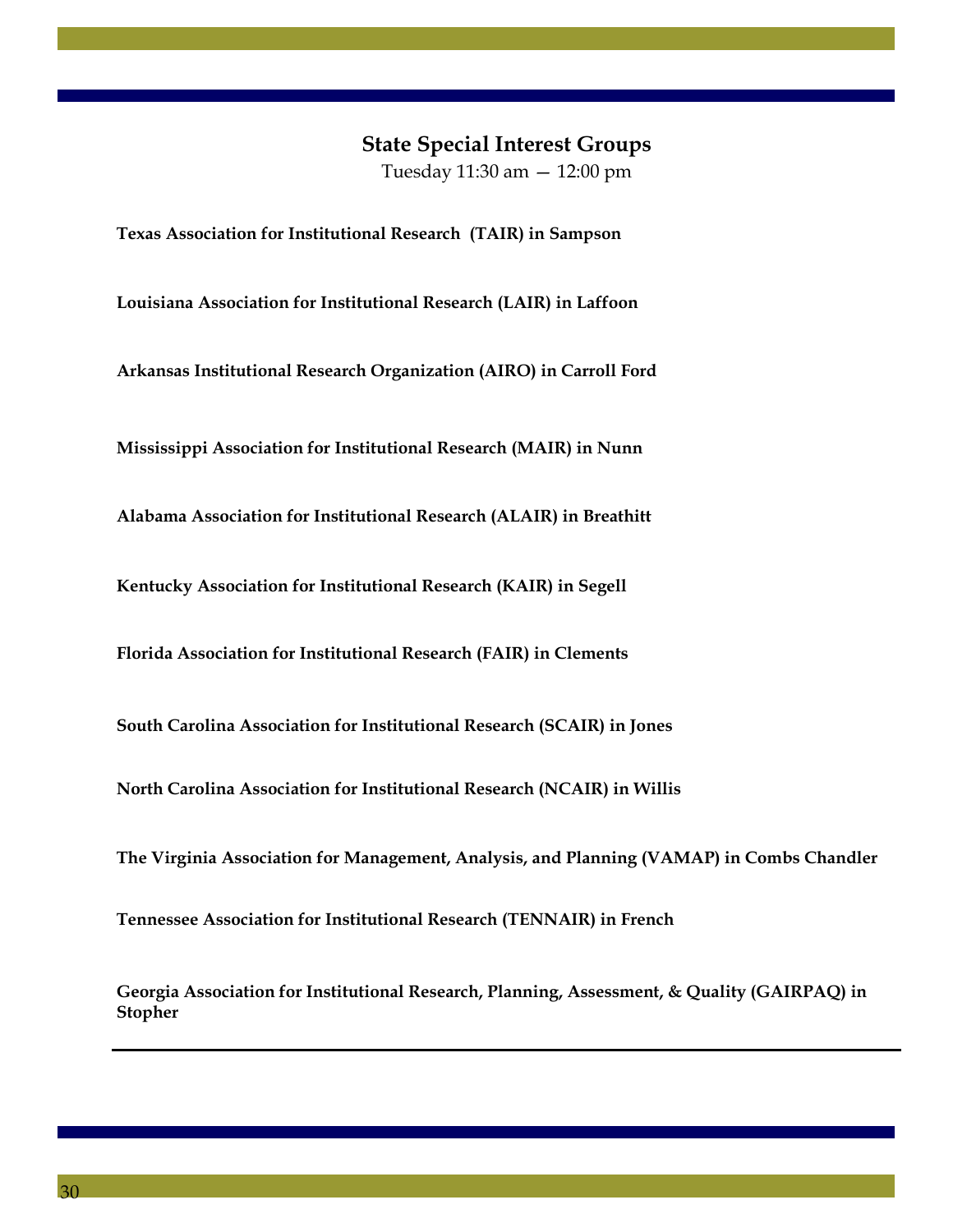### **SAIR Board Post-Conference Meeting**

Tuesday,  $1:00 \text{ pm} - 3:00 \text{ pm}$ , in Brown

#### **Post-Conference Workshop, E.1., Tuesday, 1:00 p.m. - 4:00 p.m. in Clements Identifying, Evaluating, and Publishing Student Achievement Goals and Outcomes**

Presented by: Lynne Crosby,



*Austin Peay State University* USDOE and SACSCOC expect institutions to identify, evaluate and publish goals and outcomes for student achievement appropriate to institution's mission, students, and programs. In a SACSCOC analysis, 45% of institutions were found non-compliant with Standard 8.1 in preliminary report of off-site committee. This workshop provides an overview of 8.1, incorporating activities to assist in identifying appropriate criteria, setting thresholds of acceptability, and selecting multiple measures to evaluate student achievement. This interactive workshop offers ways to publish the data and effectively approach the compliance narrative. This workshop can assist in identifying and monitoring student success-related metrics in an institution's strategic plan.

#### **Post-Conference Workshop, E.2., Tuesday, 1:00 p.m. - 4:00 p.m. in Carroll Ford Using Qualtrics on Campus– Surveys and More!**

Presented by: Will Miller, *Jacksonville University* 



This workshop will explore the basics of utilizing the Qualtrics Survey platform to create surveys for use in Institutional Research offices along with other innovative uses--including assessment, transfer credit evaluations, applications, and forms!

## Save the Date(s) - October  $1 - 4$ , 2022

## SAIR 49—Hotel Monteleone in New Orleans, LA

Join us in the Big Easy for SAIR 49. Plan to attend and maybe extend your trip a couple days to enjoy the city.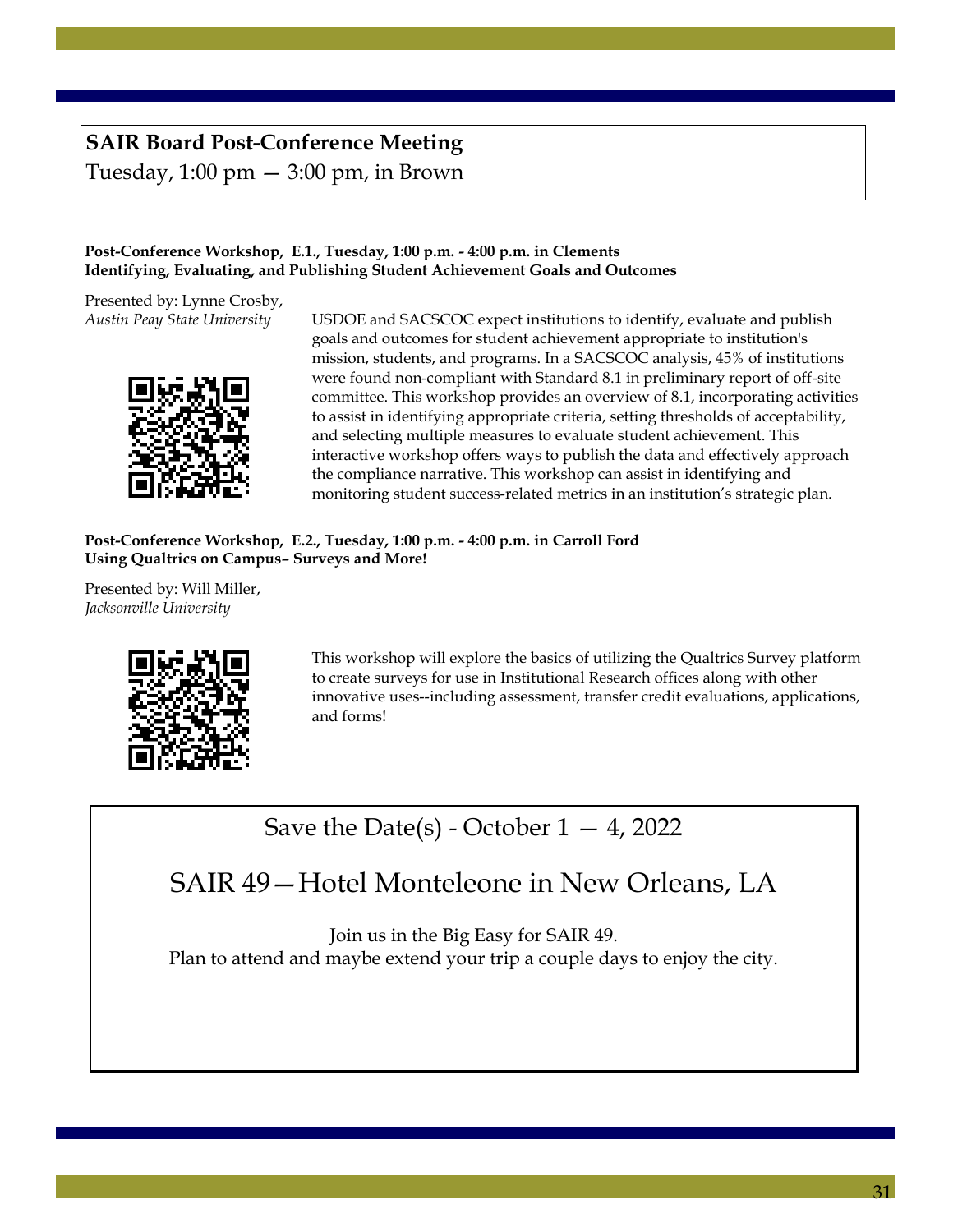### **SAIR 48 Sponsor and Exhibitors**

#### **National Student Clearinghouse Booth 1 Booth 1**

The National Student Clearinghouse, higher education's trusted partner since 1993, provides education verification and reporting to over 3,600 postsecondary institutions, enrolling 98 percent of all students in public and private U.S. institutions. Our educational research service, StudentTracker, enables institutions and researchers to study postsecondary success by querying our unique nationwide coverage of postsecondary enrollment and degree records. Our newest service, StudentTracker Premium includes additional student-level detail, a more efficient ability to re-run previously submitted files, a convenient repository of individual versions of our Research Center's national reports, and dynamic visualizations that enable institutions to "print and present" with little effort.

**Contact:** Ken McVearry **Email:** kmcvearry@studentclearinghouse.com

#### **SAS** Booth 2

SAS helps you better serve your students and your institution by turning data into answers you can act on. More than 3,000 educational institutions rely on SAS' 44 years of experience as the worldwide leader in analytics to gain the fastest insight into critical areas like student performance, enrollment, retention, institutional advancement and more. No matter how big your data is or how many users need to access self-service reporting to make lightning-quick decisions, SAS is unmatched in giving you THE POWER TO KNOW®. Find out more at www.sas.com/ir

| Contact:      | David Greene         |
|---------------|----------------------|
| Email:        | David.Greene@sas.com |
| <b>Phone:</b> | 919-531-0582         |
| URL:          | www.sas.com/ir       |

#### **Xitracs Booth 3**

Xitracs lets you manage strategic planning, goal alignment, program assessment, learning outcomes assessment, credentials management and accreditation reporting to regional and program agencies. We can host a Xitracs system for you and have you up and running securely, quickly and easily. Xitracs is probably the most cost-effective solution you can buy! Xitracs' Version 6 enhanced assessment features include outcome to outcome mapping, flexible scoring methods, LMS integration, multi-semester tracking, program-level reporting, easy data export to Excel, and so much more.

**Contact:** Howard Taylor **Email:** info@xitracs.com **Website:** www.xitracs.com

#### **Tableau Booth 4**

Dedicated to helping people see and understand data, Tableau is an industry leader in data visualization and visual analytics. Our goal is to help ordinary people quickly analyze their data to generate actionable insights. Hundreds of leading institutions use Tableau to analyze student enrollment, achievement, and demographics. With Tableau, university staff can easily drill down into data sets to understand factors impacting student success—including enrollment, course offerings, and classroom sizes. By combining the power of high-level overviews with the drill-down capabilities needed to make decisions, we help unlock the power of data to improve learning, fundraising, planning, and research. Whether hosted in the cloud through Tableau Online or on site with Tableau Server, we have a solution that is right for you!

Contact: Margaret Barrett Email: Margaret.Barrett@tableau.com URL: www.tableau.com